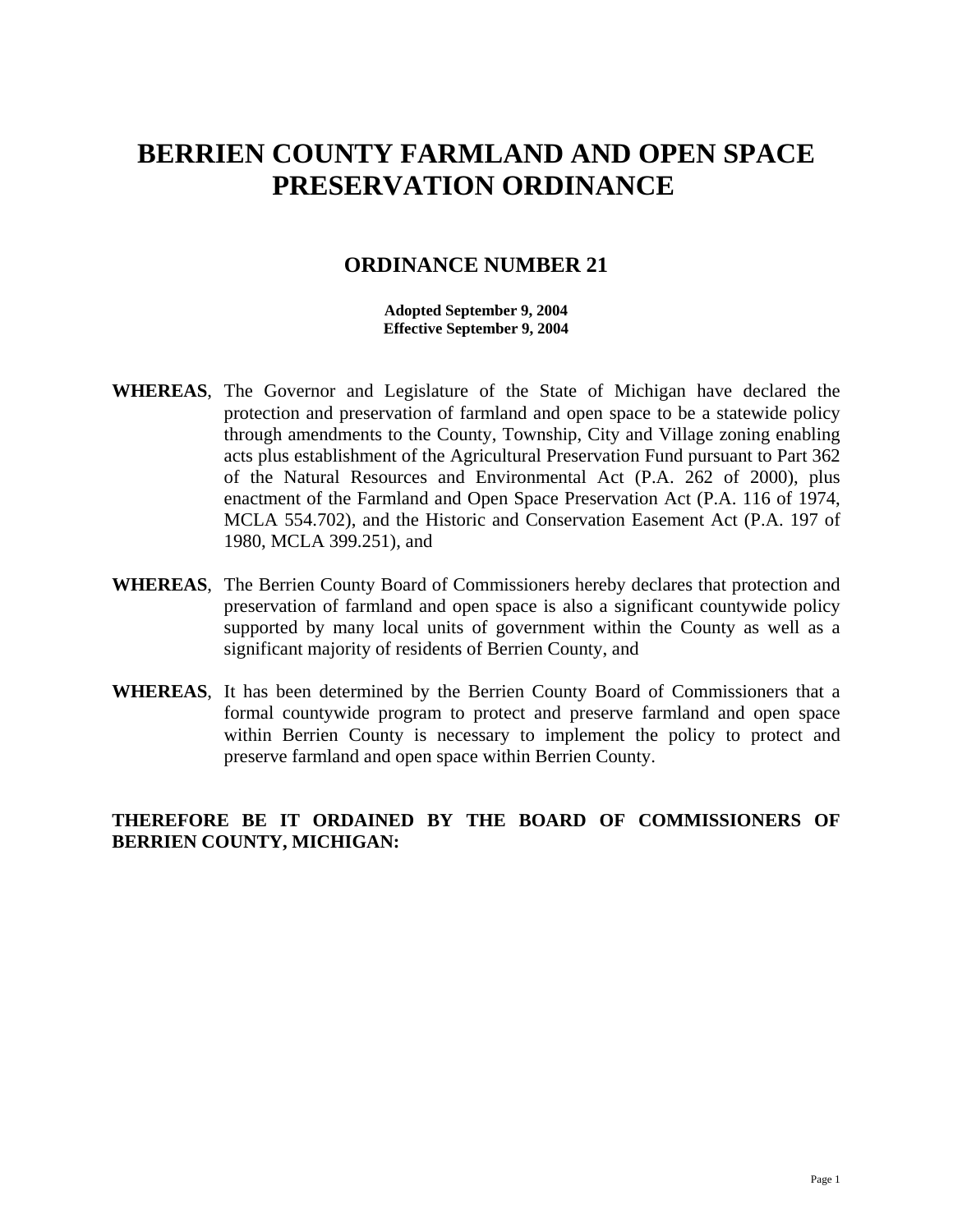# **ARTICLE I**

# **INTENT, FINDINGS, PURPOSE AND LEGISLATIVE AUTHORITY**

### **Section 1.01 - Intent**

The intent of this ordinance is to create the *Berrien County Farmland and Open Space Preservation Program* that will:

- A. Protect eligible farmland by purchasing development rights voluntarily offered for purchase by landowners,
- B. Authorize acceptance of voluntary donations and the cash purchases and/or installment purchase of development rights of eligible farmland and the placement of a conservation easement on these properties that restricts the future development,
- C. Establish a county comprehensive plan element to be prepared in collaboration with local units of government within Berrien County that describes geographic areas within Berrien County where eligible property should be protected and preserved,
- D. Provide procedures and guidelines for selecting the farmland parcels to be protected, for determining the value to be paid for those rights, and for the repurchase of those rights for properties that no longer comply with the protection and preservation policies of the program and goals of the Berrien County Comprehensive Plan.

### **Section 1.02 - Findings**

The Berrien County Board of Commissioners finds that:

- A. Berrien County is a desirable place to live, work and visit in large part because of the availability of farmland and open space stimulating the human spirit through scenic views that include wetlands, woods, agricultural fields and wildlife habitat areas which are recognized as invaluable natural and aesthetic resources of Berrien County that should be protected,
- B. The climate, variety of soils and terrain make Berrien County well suited to the production of a great diversity of row crops, specialty crops and livestock, including many foods available for direct human consumption,
- C. The largest land use in acreage within Berrien County is farmland currently in active agricultural production,
- D. Open space lands including woodlands, wetland and other environmentally significant open space land areas are usually a significant feature of these farmlands,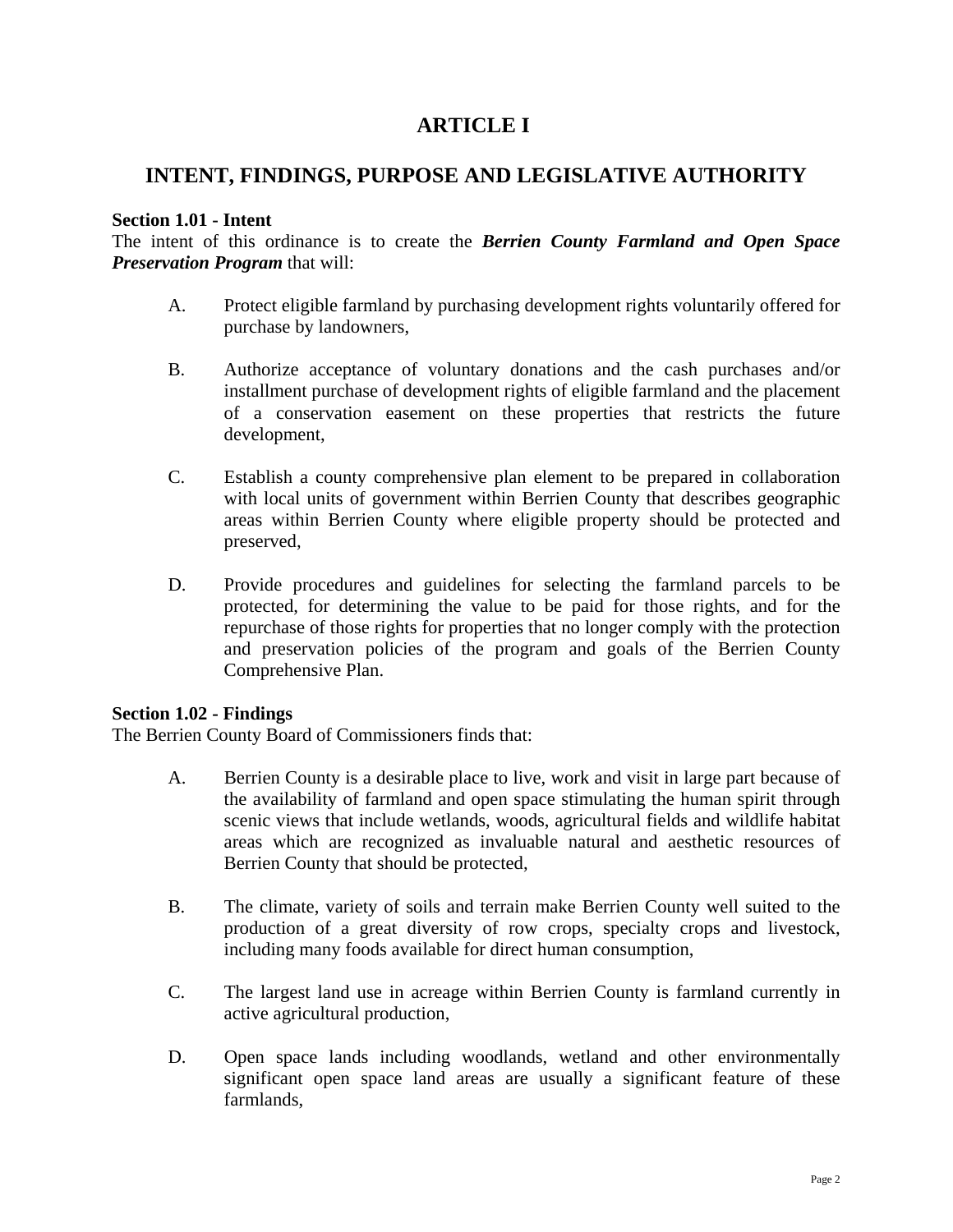- E. These lands provide unique, aesthetic and economic benefits to the citizens of Berrien County and are an important part of the County's natural and agricultural heritage,
- F. Berrien County is experiencing substantial residential development and due to its location to surrounding urbanized areas, attractive landscapes and its excellent public schools, exhibits characteristics that will continue to make Berrien County an attractive place for residential and other development in the future,
- G. The agricultural industry in Berrien County provides the opportunity to harvest locally grown foods to sell at roadside stands, farmers' markets, local retail food stores and other local outlets in the area,
- H. Commercial production agriculture is a significant contributor to the economy in Berrien County. This includes providing employment opportunities for residents offered by agricultural producers, agricultural product processors, agricultural equipment suppliers, farm service suppliers, and retail sellers of products manufactured within Berrien County,
- I. Agriculture in Berrien County significantly contributes to the local economy through the wine and tourism industry and in direct sales of agricultural products at the farm gate,
- J. Land suitable for farming is an irreplaceable natural resource with soil and topographic characteristics that have been enhanced by generations of agricultural use and when such land is converted to residential or other uses a critical county resource is permanently lost to the current and future citizens of Berrien County and the State of Michigan,
- K. Efforts of local units of government through local comprehensive planning, zoning, subdivision and land division regulations have not been totally effective in providing long-term protection of farmland and open space under the pressure of increasing development,
- L. Generally, farmland and open space lands which are close to urban centers have a greater market value for future development than their market value for farming or open space and such land often has the same features that are considered valuable components for residential and other development encouraging the speculative purchase of these lands at high prices for future development, regardless of the current zoning of such lands,
- M. There exists in Berrien County, farmland having a market value greater than its agricultural value, land which currently does not attract sustained agricultural investment and that eventually could be sold by farmers and removed from agricultural use,
- N. The acquisition, by Berrien County, the State, the United States, or other qualified conservancy organizations, of voluntarily offered interest in farmland and open space lands within Berrien County, with the intention of being permanent, as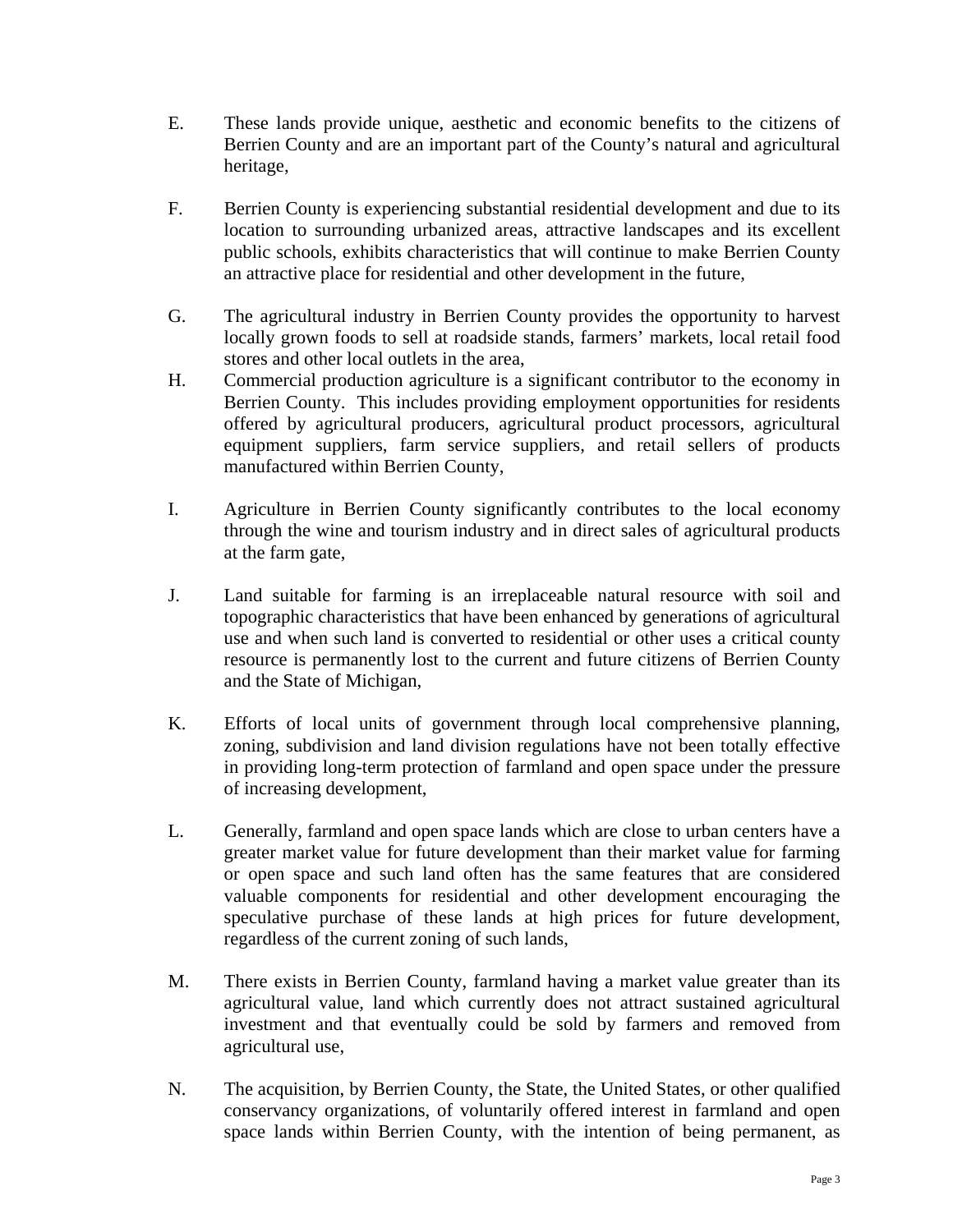provided in this ordinance and as authorized by the Constitution and Statutes of the State of Michigan, will permit these lands to remain in farmland and open space and provide long-term protection for the public interests that are served by farmland and open space lands in Berrien County,

- O. The Governor and the Legislature enacted Michigan Public Act 262 of 2000 that created an agricultural preservation fund within the State Treasury to provide grants to local units of government to assist in the acquisition of farmland conservation easements provided that the local unit has adopted an ordinance for the purchase of development rights and that the local unit has an updated comprehensive land use plan that includes a plan for farmland preservation,
- P. The establishment of a farmland and open space preservation program will provide specific public benefits to Berrien County, including:
	- 1. Lessening congestion on certain streets, roads and highways,
	- 2. Promoting the concentration of population in appropriate areas,
	- 3. Lessening scattered urban sprawl development, which will lead to increased efficiencies in the provision of governmental services,
	- 4. Retention of the historic rural character of the county necessary for the continuation of the county tourism industry,
	- 5. Increasing opportunities and incentives for young farmers to carry on the agricultural legacy important to the county,
	- 6. Supporting existing efforts to cooperatively plan communities,
	- 7. Maintaining quality hunting, fishing, and other recreational activities,
	- 8. Retention of large blocks of farmland suitable for economic agricultural production purposes,
	- 9. Retention of large blocks of open space including woodlands, wetlands, and wildlife habit to protect the natural environment of the county including the protection of lakes, rivers streams, and underground aquifers, and
	- 10. To encourage the most appropriate use of land throughout the county.
- Q. The establishment of a farmland and open space preservation program including any cost necessary incident to such acquisition, and the monitoring and enforcement of development right conservation easements, or the participation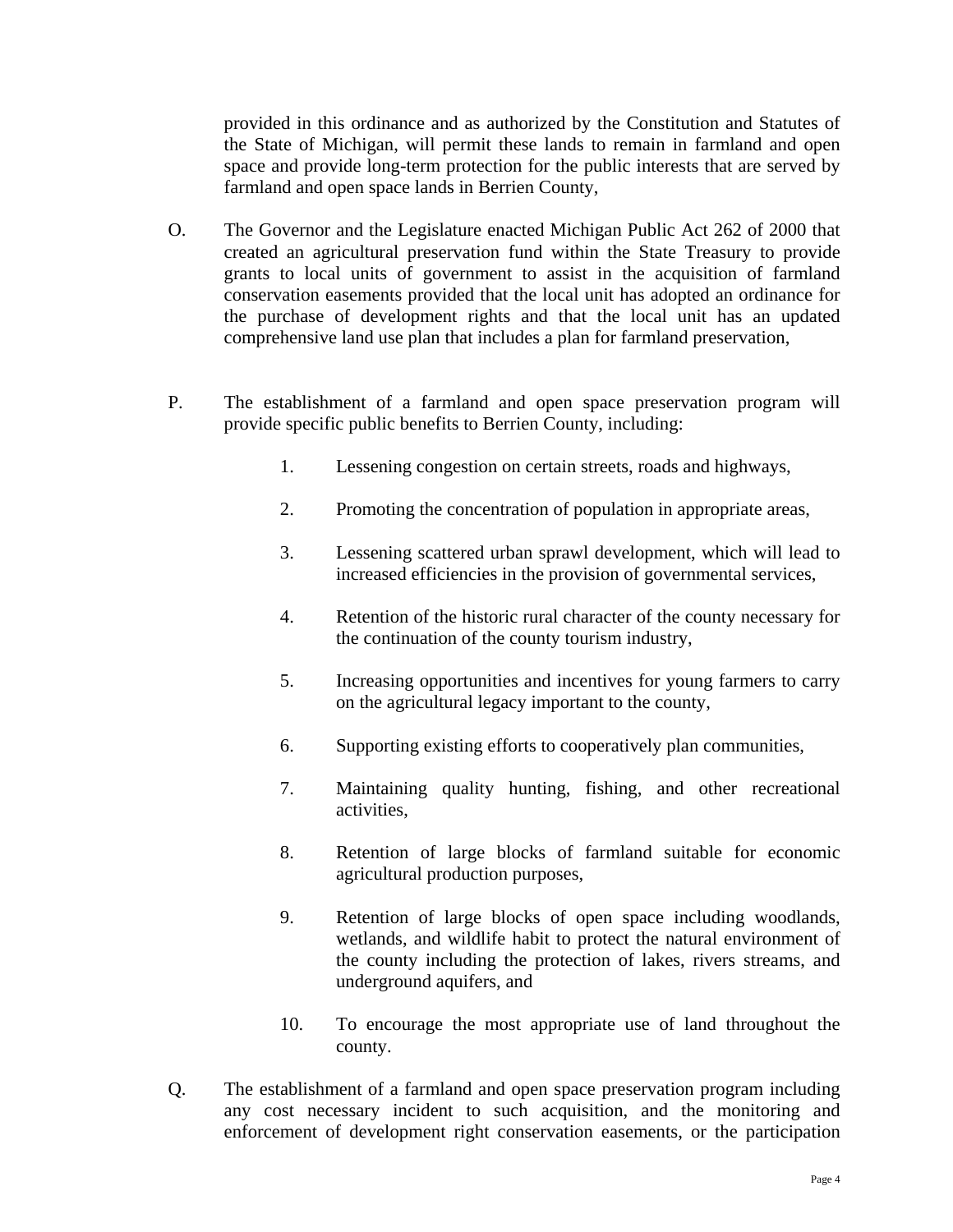with the state, qualified land conservancy or any other party for such purposes will promote the public health, welfare, safety and general welfare of the people of Berrien County.

#### **Section 1.03 - Purpose and Legislative Authority.**

The purpose of this ordinance is to establish the authorization and manner in which the county is to acquire development rights in farmland and other eligible land as provided for in this ordinance pursuant to the County Zoning Act, P.A. 569 of 1996, as amended, MCLA 125.231 through MCLA 125.240, and Subpart 11 of Part 21 of the Natural Resources and Environmental Protection Act, P.A. 451 of 1994 as amended, MCLA 324.2140 through MCLA 324.2144.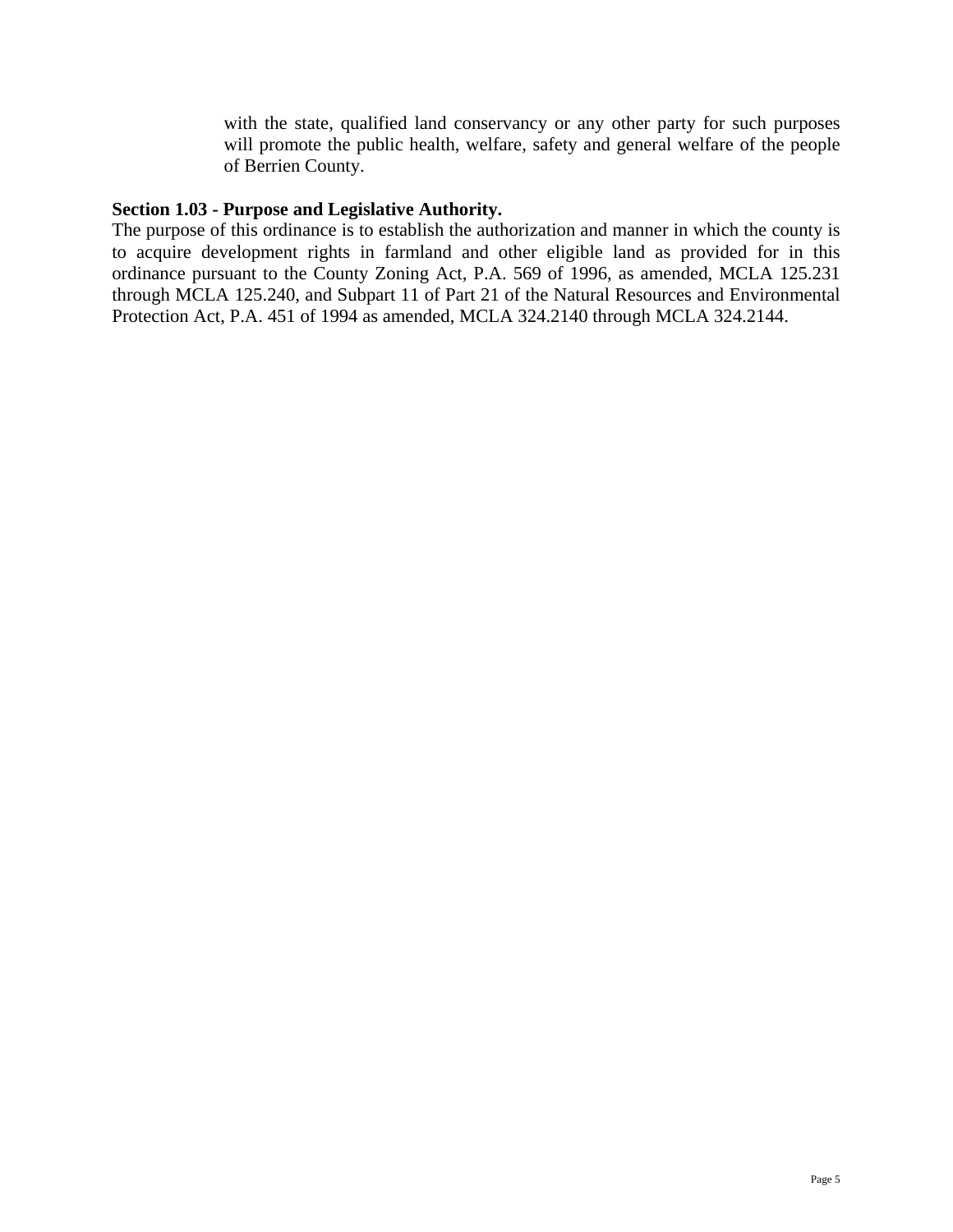# **ARTICLE II**

### **DEFINITIONS**

#### **Section 2.01 - Definitions**

**Agricultural use** - The production of plants and animals useful to humans, including forages and sod crops; grains, feed crops, and field crops; dairy and dairy products; poultry and poultry products; livestock, including breeding and grazing of cattle, swine, captive cervidae, and similar animals; berries; herbs; flowers; seeds; grasses; nursery stock; fruits; vegetables; Christmas trees; and other similar uses and activities. Agricultural use includes use in a federal acreage set-aside program or a federal conservation reserve program. Agricultural use does not include the management and harvesting of a woodlot.

**Agriculture Conservation Easement -** A conveyance by written instrument, in which, subject to permitted uses, the owner relinquishes to the public in perpetuity his or her development rights and makes a covenant running with the land not to undertake development. (See also conservation easement and development rights easement.)

**Before and After Appraisal** - An appraisal that determines the value of the full ownership of the land, before the development rights are severed, and the fair market value of the parcel after the development rights are severed.

**Board of Commissioners** - The Board of Commissioners of Berrien County, Michigan.

**Certification/Re-Certification** – Acceptance of the township, city, village, and or county farmland and open space element or plan by the Michigan Department of Agriculture as being compliant with the standards and guidelines of the Michigan Agricultural Preservation Fund, P.A. 262 of 2000, under Part 362 of the Natural Resources and Environmental Policy Act, Act 451 of 1994 amended.

**Conservation Easement** - See Development Rights Easement.

**County** - Berrien County.

**County Planning Commission** - The Berrien County Planning Commission that was established by the Board of Commissioners pursuant to the County Planning Act, P.A. 282 of 1945, as amended, MCLA125.01 through 125.240.

**Development** - An activity that materially alters or affects the existing conditions or use of any land.

**Development Rights** - An interest in land that includes the right to construct a building or structure, to improve land for development, to divide a parcel for development, or to extract minerals incidental to a permitted use or a special land use or specific development rights, set forth in a development rights easement in accordance with the provisions of this ordinance.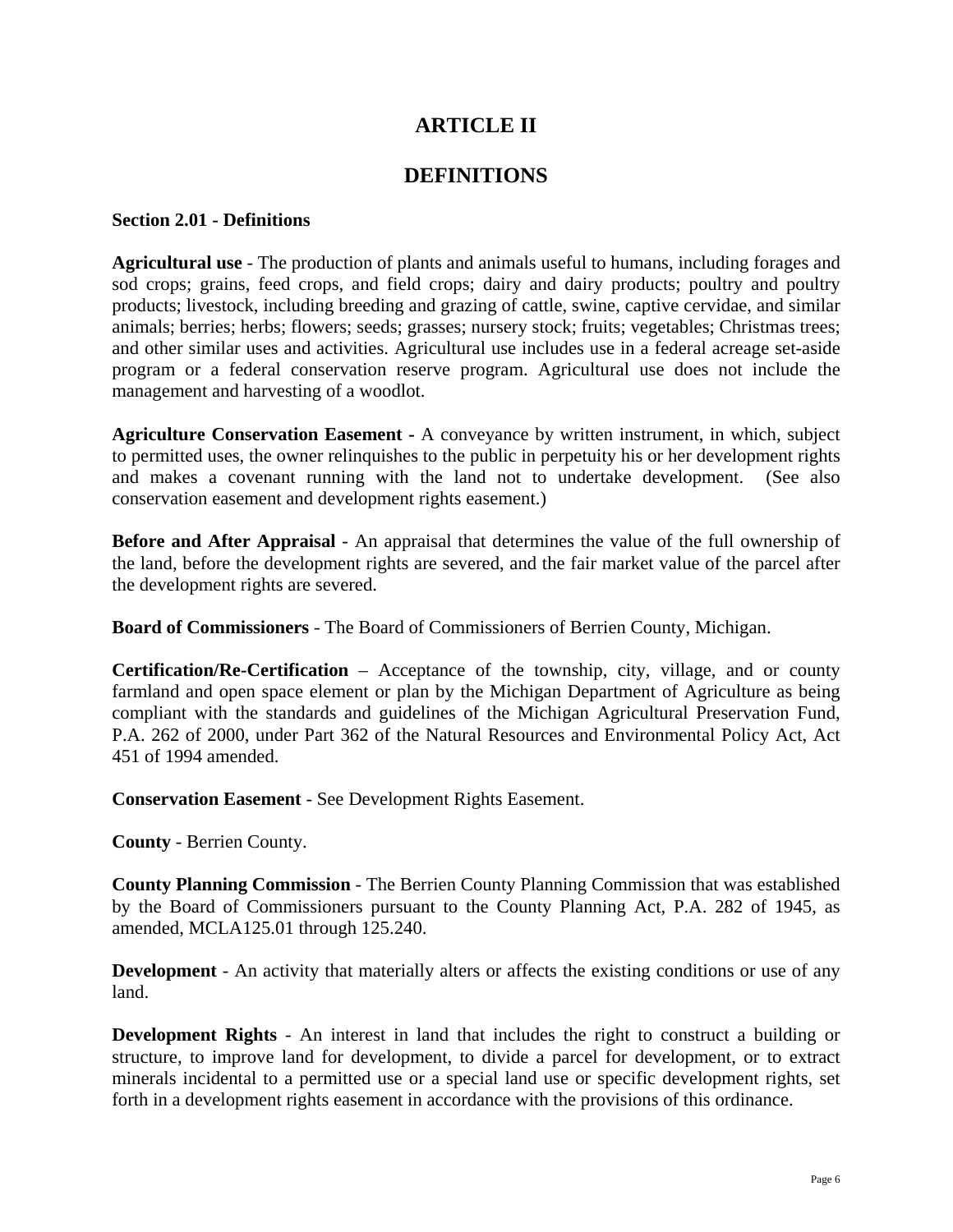**Development Rights Easement** - A grant, by an instrument, in which the owner relinquishes to the public in perpetuity the right to undertake development of the land, and that contains a covenant running with the land, not to undertake development, subject to permitted uses.

**Development Rights Value** - The difference between the fair market value of the full ownership of the land (excluding the buildings thereon) and the fair market value of the land if the use were restricted to an agricultural use.

**Element, Farmland and Open Space Element of County Plan – The map and accompanying** text prepared in accordance with the *Standards and Guidelines Established for the Michigan Agricultural Preservation Fund*, and adopted in accord with the provisions of the County Planning Act, Act 282 of 1945, MCLA 125.01 through 125.240, as amended.

**Farmland -** Farmland as defined in Part 361 of the Natural Resources and Environmental Protection Act (NREPA), Act 451 of 1994, containing one or more agricultural uses or a parcel of land currently fallow that can be used for one or more agricultural uses.

**Fee Simple -** A common synonym for ownership in which the owner has total and complete ownership not encumbered by any means including the rights of unrestricted use, power to dispose of the property, and the ability to transfer owners of the property by will or inheritance.

Intensity of Development - The height, bulk, area, density, setback, use and other similar characteristics of development authorized by law, typically the township (or other local government) zoning ordinance.

**Land Conservancy, Qualified** - A Michigan registered not-for-profit corporation designated as a 501(c)(3) tax exempt charitable trust pursuant to the Federal Internal Revenue Code, organized for the specific purpose to serve as a land conservancy and which meet the following criteria, as determined by the Berrien Board of Commissioners:

- A. Has been incorporated in the State of Michigan for a period of not less that two years and remains a corporation in "good standing" with the Michigan Department of Commerce,
- B. Has an active and qualified Board of Directors that set policy and supervise the business operations of the corporation and its land conservancy operations,
- C. Has the equivalent of one full-time qualified professional staff with educational training and a minimum of two years experience in land conservancy operations,
- E. Has an operating budget and other financial resources sufficient to carryout the purposes of the conservancy,
- F. Has adopted and operates pursuant to the *Statement of Land Trust Standards and Practices* (current edition) of the Land Trust Alliance, and
- G. Has access to qualified legal counsel and other professional resources necessary for the conduct of the activities of the conservancy.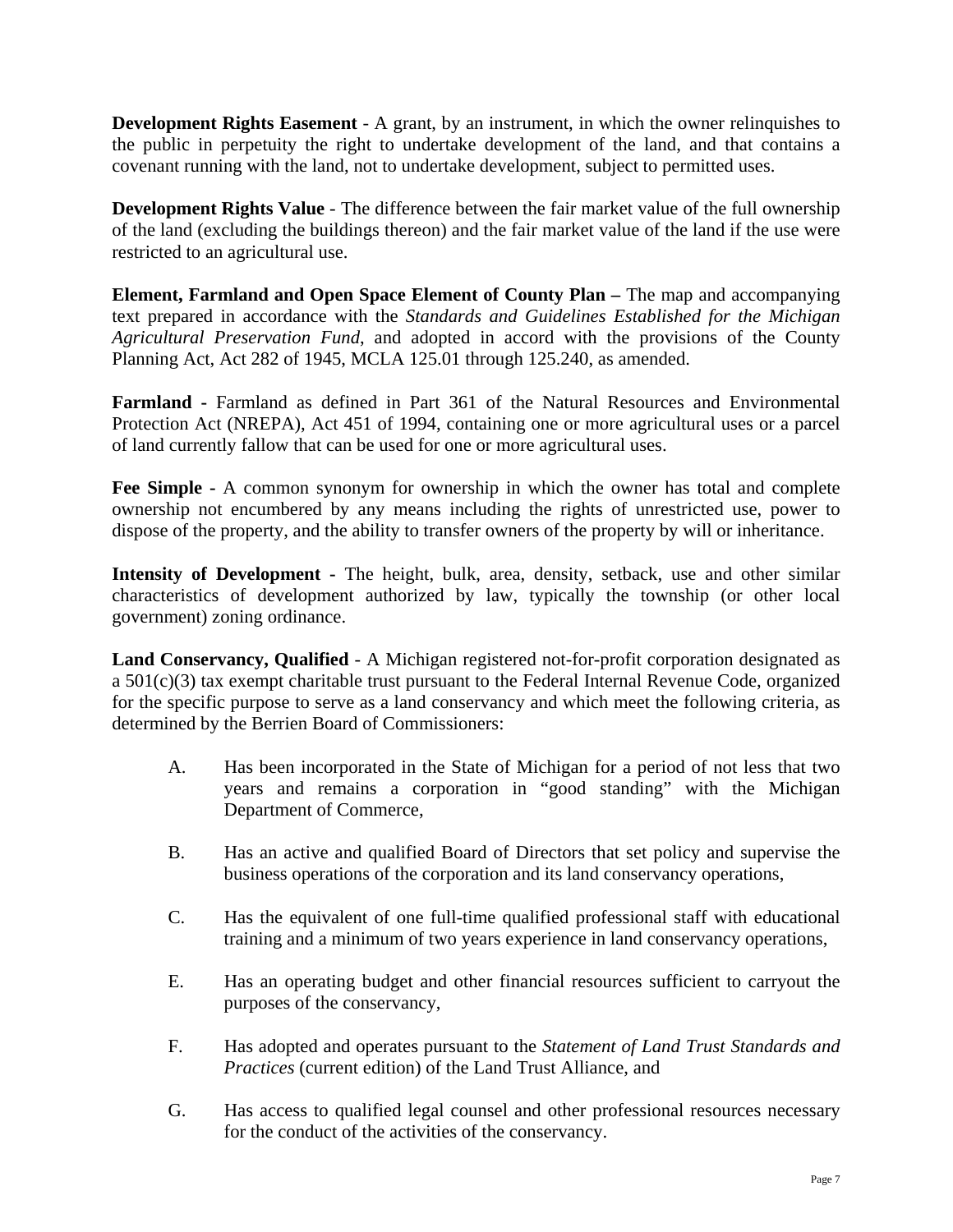**Land Preservation Board (LPB)** - The advisory board formed pursuant to this ordinance to advise the County Board of Commissioners regarding the selection of eligible lands for purchase.

**Like Kind Replacement** - A similar amount (acreage) which in the determinations of the LPB and the County Planning Commission, is:

- A. Located within a farmland or open space area as defined in the Berrien County comprehensive plan, farmland and open space preservation element,
- B. Fulfills the preservation goals and objectives of the farmland and open space plan element in an equal or superior capacity, and
- C. Is at a location where there is immediate development pressure, and if not preserved, a request to withdraw the land from the preservation/protection classification of the farmland and open space element of the Berrien Comprehensive Plan would, in the determination of the Berrien County planning commission likely be made.

**Natural water bodies and water courses** - A natural lake, pond, or impoundment; a river, stream, or creek which may or may not be serving as a drain or any other body of water that has definite banks, a bed, and visible evidence of a continued flow or continued occurrence of water. Inland Lakes and Streams, Part 301 of the Michigan Natural Resources and Environmental Protection Act - MCL §§ 324.30101 *et seq.*;

**Open Space, as part of a farmland parcel** - Land, as defined in Part 323 and/or Part 361 of the Natural Resources and Environmental Protection Act (NREPA), Act 451 of 1994 that meets one of the following definitions:

- A. Any undeveloped site included in a national registry of historic places or designated as a historic site pursuant to state or federal law,
- B. River front ownership subject to designation under part 305, (P.A. 451 of 1994) to the extent that full legal descriptions may be declared open space under the meaning of this part, if the under developed parcel or government lot parcel or portions of the undeveloped parcel or government lot parcel as assessed and owned is affected by that part and lies within 1/4 mile of the river,
- C. Undeveloped lands designated as environmental areas under Part 323, including unregulated portions of those lands,
- D. Any other area approved by the local governing body, the preservation of which area in its present condition would conserve natural or scenic resources, including the promotion of the conservation of soils, wetlands, and beaches; the enhancement of recreation opportunities; the preservation of historic sites, or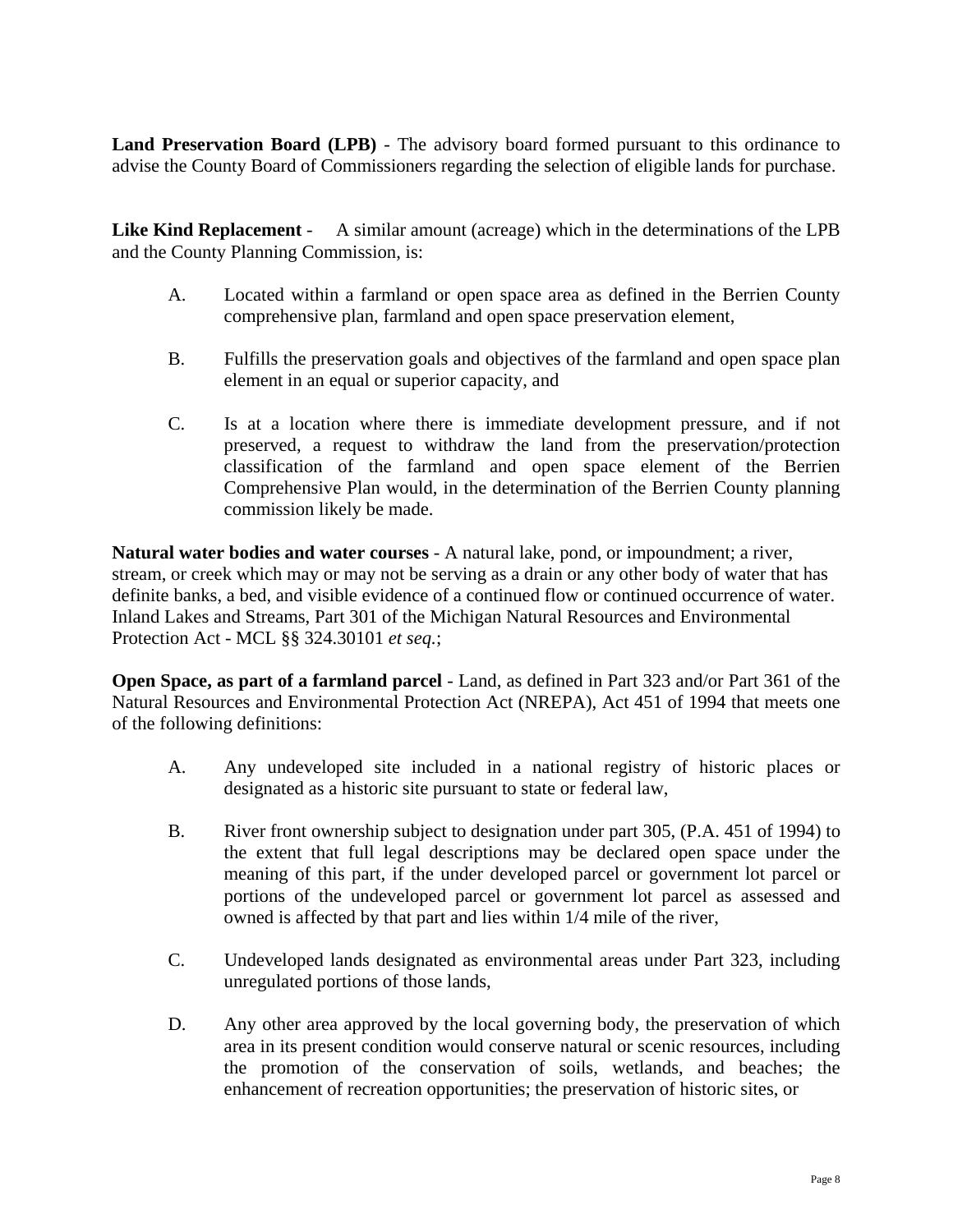E. Idle potential farmland of not less than 40 acres that is substantially undeveloped and because of its soil, terrain, and location is capable of being devoted to agricultural uses as identified by the department of agriculture.

**Owner and Landowner** - A person having a freehold (fee simple) estate in land coupled with possession and enjoyment. If land is subject to a land contract, owner means the vendee in agreement with the vendor.

**Purchase of Development Rights (PDR) Program** - A program prepared and adopted pursuant to Section 32 of the County Zoning Act, P.A. 183 of 1943, as amended, MCLA 125.231 through 125.240.

**Participating Local Unit of Government** - Any Berrien County Township, City or Village that has a farmland and open space preservation element within their comprehensive plan, a zoning ordinance consistent with this element as determined by the county planning commission and has provided written notice (in the form of a resolution approved by the local legislative body) to participate in the purchase of development rights program as set forth in Section 4.04 of this ordinance.

**Permitted Use, Agriculture** - Any use contained within a development rights easement essential to the farming operation or that does not alter the agricultural character of the land. Storage, retail or wholesale marketing, or processing of agricultural products is a permitted use in a farming operation if more than 50 percent of the stored, processed, or merchandised products are produced by the farm operator for at least three of the immediately preceding five years. Entertainment agriculture, such as you pick fruit operations, petting farms, Christmas tree farms and farm markets that include ancillary related uses are permitted as long as more than 50 percent of the gross receipts for the entire agricultural activity are attributable to the agricultural product being marketed and the facility has been approved by the participating township and/or county.

**Sand dunes** - Freshwater sand dunes are sand formations created through an interaction of windblown and water fluctuation processes containing open areas, wetlands, grasslands, scrub shrub, and woodland plant communities, regulated by the Sand Dune Protection and Management, Part 353 of the Michigan Natural Resources and Environmental Protection Act, MCL §§ 324.35301 *et seq*.; (Legislative Findings MCL § 324.35302);

**Significant natural area/wildlife habitat** - A large area of unmodified or slightly modified land, retaining its natural character and influence, without significant habitation, which is conserved so as to preserve its natural condition, support wildlife, and promote biodiversity, regulated by the Biological Diversity Conservation, Part 355 of the Michigan Natural Resources and Environmental Protection Act – MCL §§ 324.35501 *et seq;* (Legislative Findings § 324.35502);

**Wetlands** - Land characterized by the presence of water at a frequency and duration sufficient to support, and that under normal circumstances does support, wetland vegetation or aquatic life, and is commonly referred to as a fen, bog, swamp, or marsh regulated Wetland Protection, Part 303 of the Michigan Natural Resources and Environmental Act - MCL §§ 324.30301 *et seq*.; (Legislative Findings MCL § 324.30302);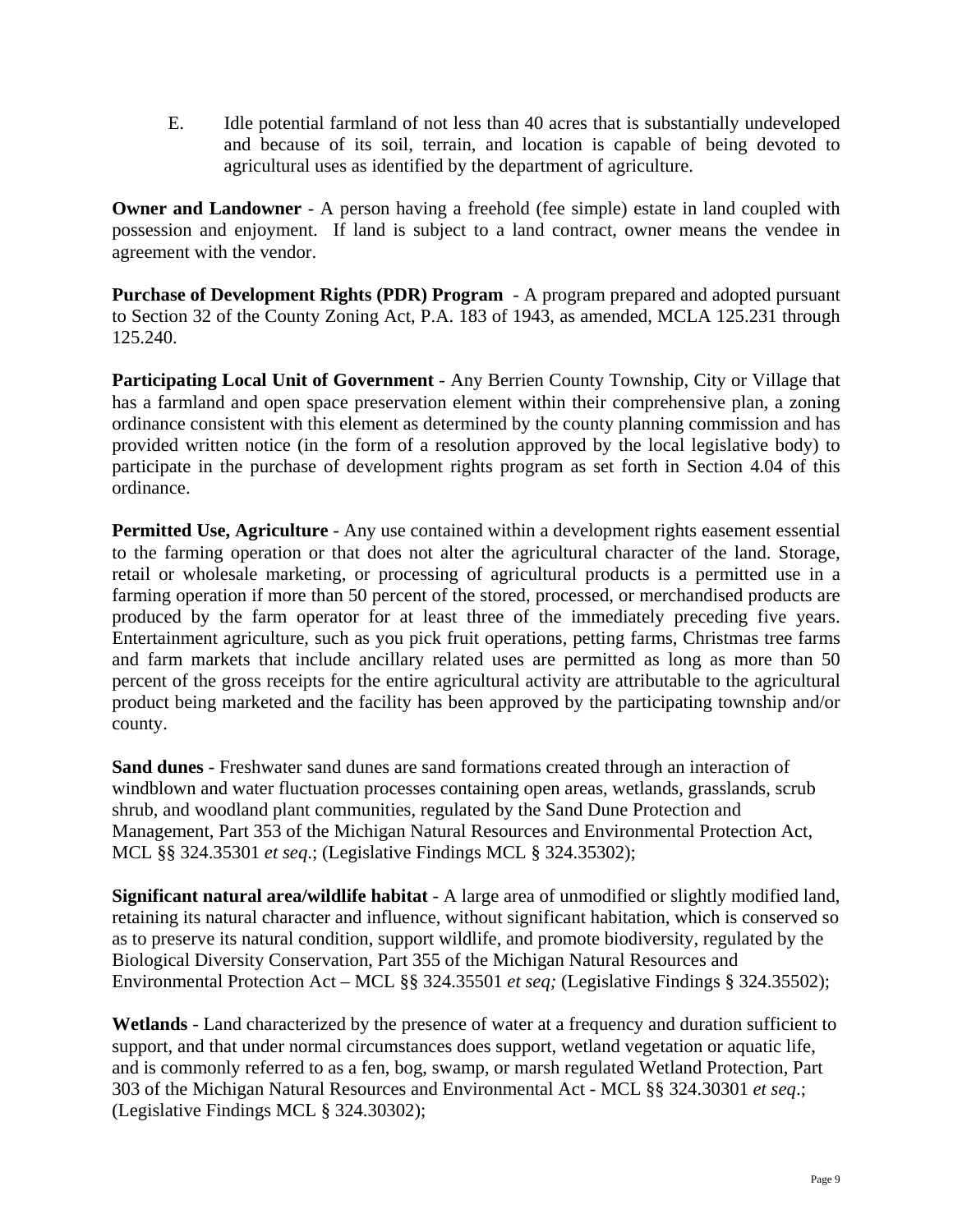# **ARTICLE III**

### **AUTHORIZATIONS**

#### **Section 3.01 - Purchase of Farmland Development Rights.**

Pursuant to P.A. 183 of 1943, as amended, MCLA, 125.231 through 125.240 the Berrien County Board of the Commissioners is authorized to purchase or acquire the development rights from farmland throughout Berrien County by purchase, gift, grant, bequest, devise, covenant, or contract but only at a price which is equal to or less than the fair market value of the development rights as determined by valuation methods approved in this ordinance.

### **Section 3.02 - Limitation Upon Purchases**

The County shall only purchase development rights for farmlands that:

- A. Meets the definition of eligible farmland or other eligible land as set forth in this ordinance,
- B. Is located within the jurisdiction of a participating local unit of government,
- C. Is voluntarily offered for sale by an owner of farmland or other eligible land,
- D. Has been determined to be consistent with the farmland and open space elements of the comprehensive plan of the participating local government and the Berrien County Comprehensive Plan, and
- E. The application has been reviewed and approved by the planning commission and legislative body of the participating local government.

### **Section 3.03 - Means of Purchase and Payment**

The county is authorized to enter into cash purchase and/or installment purchase contracts, options, and agreements or the receipt of tax-deductible (and other) donations of easements, consistent with applicable law. When installment purchases are made, the county is authorized to pay interest on the declining unpaid principal balance at a legal rate of interest consistent with prevailing market conditions at the time of execution of the installment contract for the taxexempt status of such interest.

### **Section 3.04 - Use of Qualified Land Conservancy Assistance**

The County may contract with a qualified land conservancy, other legally established land trust or other experienced and qualified nonprofit groups that would assist the county in conducting the purchase of development rights program, establishing baseline studies, procedures for monitoring, and actual monitoring of any development rights easements acquired under this ordinance, including holding joint interest in county conservation easements.

**Section 3.05 - Repurchase or Exchange of Property Interest in Development Rights Easements** County owned interests in farmland and other eligible land may be exchanged for property interests in farmland land or other eligible land on an equivalent appraised value basis, upon affirmative findings that: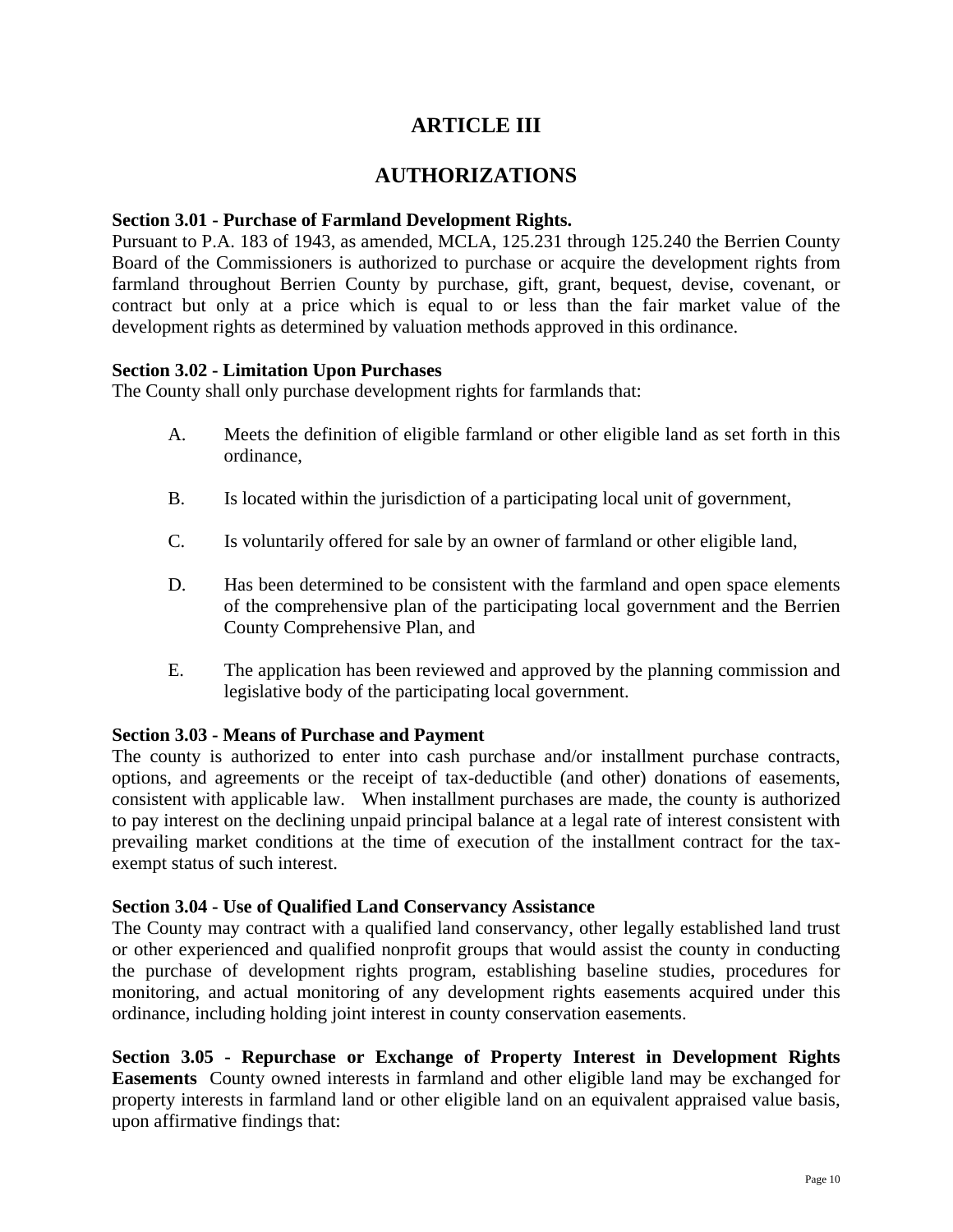- A. The property subject to the easement is no longer consistent with the farmland and open space element of the comprehensive plan of the participating local government and Berrien County due to any one of the following:
	- 1. The quality of the farmland is such that agricultural production cannot be made economically viable with generally accepted agricultural and management practices,
	- 2. Surrounding conditions now exist that impose physical obstacles to the agricultural operations or prohibit essential agricultural practices,
	- 3. A significant natural physical change in the farmland that occurred resulting in a generally irreversible and permanent limitation upon the productivity of the farmland,
	- 4. A court order that restricts the use of the farmland so that agricultural production cannot be economically viable,
	- 5. A court ordered public purpose condemnation being imposed on all or a portion of the property resulting in the remainder of the farmland for which the development rights have been purchased no longer being economically viable for agriculture production.
- B. The planning commissions of participating local units of government and the county have taken such action to amend the farmland and open space element of the comprehensive plans of the participating local government and Berrien County, removing the subject land from the protection/preservation area designation.
- C. The property owner has requested to repurchase the development rights,
- D. The property owner and the LPB have reached a tentative agreement defining compensation due the County for the repurchase of the development rights based on the appreciated development rights value or an amount of like kind replacement farmland or other eligible land of equal value to replace the amount of land for which the development rights are being repurchased. If the property interest exchanged is not exactly equal in appraised value, cash payments may be made to provide net equivalent value for the repurchase or exchange. Such cash payments are to be used to purchase other eligible farmland through the program.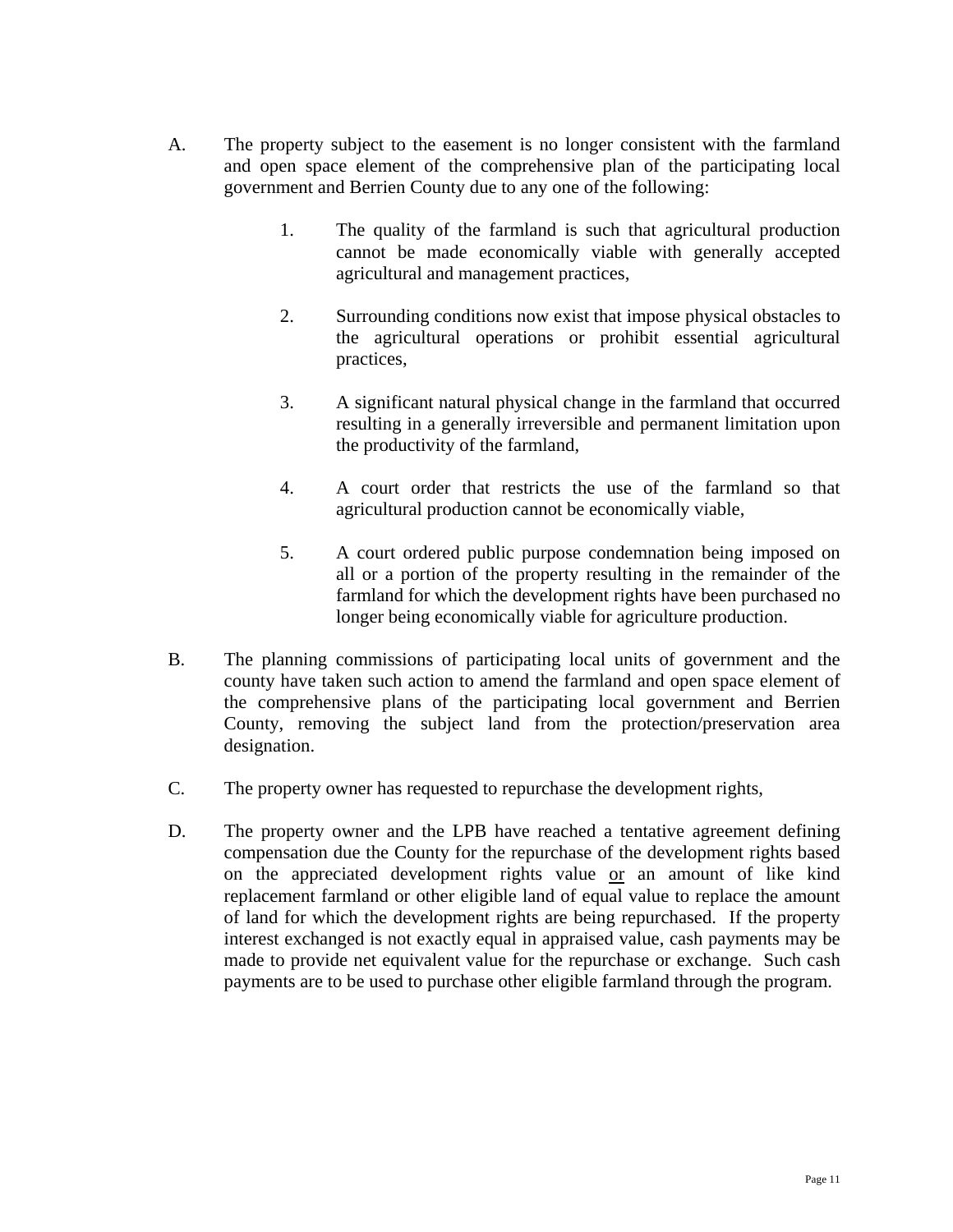# **ARTICLE IV**

### **FARMLAND AND OPEN SPACE PRESERVATION PLAN**

### **Section 4.01 - County Farmland and Open Space Preservation Plan Element**

Prior to the purchase of any development rights by the Berrien County Board of Commissioners pursuant to this ordinance, the county planning commission shall prepare a comprehensive plan farmland and open space preservation element. If the comprehensive plan currently has an element that fulfills the planning requirements set forth in Section 4.02, the county planning commission shall review the element and after public hearing re-certify the element as being compliant with the terms of this ordinance.

### **Section 4.02 - Farmland and Other Eligible Land and Open Space Planning Requirements**

The farmland and open space comprehensive plan element shall, at minimum, contain the following:

- A. A future land use map indicating the areas intended for the preservation of farmland,
- B. Text describing the strategies intended to be used in order to preserve farmland, including purchase of development rights and other techniques,
- C. Language indicating why farmland should be preserved in the county (for example: cost of services studies, economic benefit to the county, etc.),
- D. A description of how and why the preservation area(s) was/were selected, and
- E. A description of the process used to prepare the element and the involvement and participation of local units of government within the county, farmland owners (producers) and the general public.

### **Section 4.03 - Involvement of Local Units of Government in the Planning Process**

The county planning commission shall develop and carry out a process to allow each local unit of government in Berrien County the opportunity to participate in the preparation or recertification of the farmland and open space element of the Berrien County Comprehensive Plan. At minimum, the county planning commission shall:

- A. Send notice to each chief elected official and the chair of each planning commission (where a planning commission has been established) for each local unit government within the county, notifying them that the county planning commission will commence the preparation of the element or commence a process to re-certify the current plan element, or
- B. Provide a process for each local unit of government to prepare a plan element for their local government that meets the requirements of Section 4.02 that can be included within the county plan element, or a process that will allow the local unit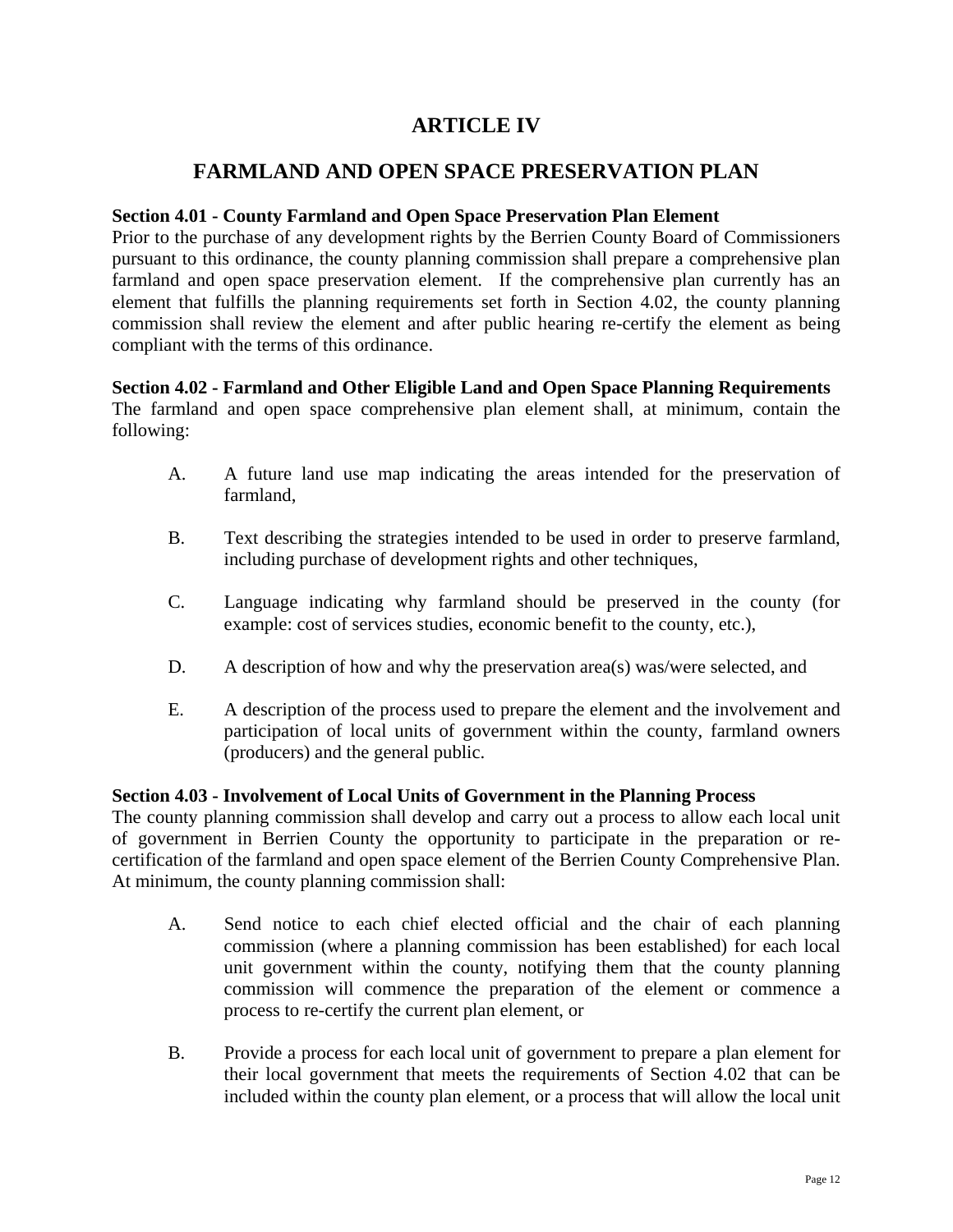of government to adopt the county plan element as the element of the local unit of government's comprehensive plan.

### **Section 4.04 - Farmland and Open Space Preservation Element Adoption/Re-certification**

The county planning commission shall comply with the notification, public hearing and adoption procedures as prescribed by the County Planning Act, P.A. 282 of 1945, as amended MCLA 125.104 b and 125.105, when adopting a new or amended comprehensive plan element.

The county planning commission shall provide public notice as required by County Planning Act, P.A. 282 of 1945, as amended, MCLA 125.104 b and 125.105, including written notification to each chief elected official and chair of each planning commission (where a planning commission has been established) of the meeting at which re-certification of the farmland and open space element shall be considered by the county planning commission.

### **Section 4.05 - Declaration of Intent to Participate in Purchase of Development Rights Program**

The county planning commission shall, prior to the adoption of a farmland and open space preservation element, or re-certification of an existing element, notify each chief elected official and the chair of each planning commission (where a planning commission has been established) of each local unit government within the county that the county planning commission will adopt (or re-certify) a farmland and open space element of the county comprehensive plan that the element will serve as the basis for the identification of land that may be acquired, (fee simple or partial interest), pursuant to the provisions of this ordinance.

Any local unit of government within Berrien County, may provide written notification in the form of a resolution adopted by the legislative body, the resolution which has been approved by the local unit of government planning commission, indicating the intent of the local unit of government to participate in the purchase of development or conservation easement rights, as set forth within this ordinance. Only local units of government that have an adopted comprehensive plan farmland and open space preservation element meeting the requirements of Section 4.02 and has in force a zoning ordinance consistent with this plan element, as determined by the county planning commission, shall be accepted as a participating local unit of government.

### **Section 4.06 – Approval by the County Board of Commissioners**

The secretary of the county planning commission, upon adoption or re-certification of the farmland and open space preservation element of the county comprehensive plan, shall certify a copy of the plan element to the County Board of Commissioners by filing a certified copy with the County Clerk.

### **Section 4.07 - Effect of the Approval of the Farmland and Open Space Plan Element**

After the date of the certification required in Section 4.06, the County Board of Commissioners shall not acquire, by any means, an interest in any property for preservation purposes not fully consistent with the adopted county farmland and open space preservation element.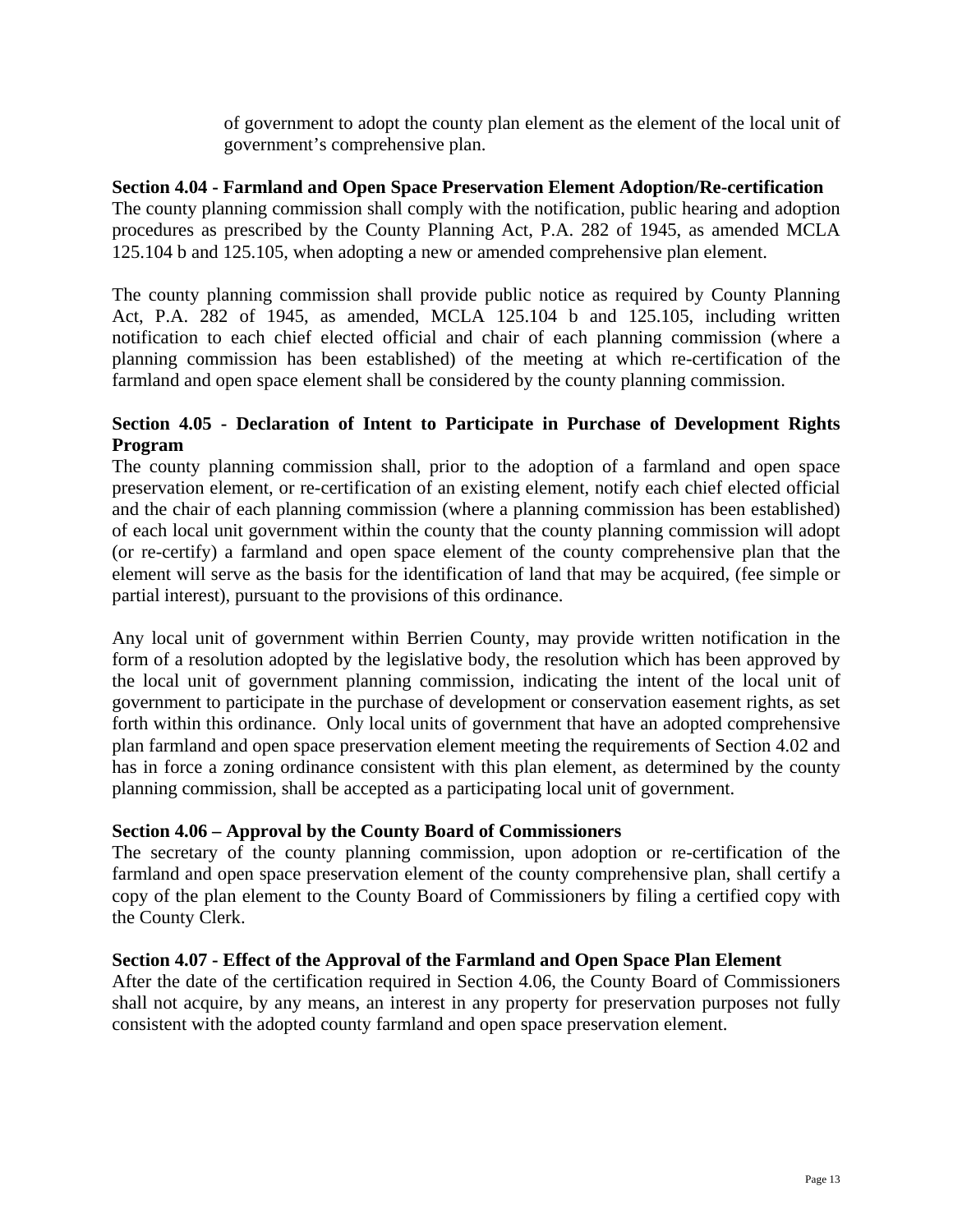# **ARTICLE V**

### **LAND PRESERVATION BOARD**

#### **Section 5.01 - Establishment of the Berrien County Land Preservation Board**

The Berrien County Land Preservation Board (LPB) shall be a separate board reporting directly to the Berrien County Board of Commissioners. Appointments to the Land Preservation Board shall be made by the Board of Commissioners. All appointees shall serve at the pleasure of the Board of Commissioners. Members and operation of the LPB shall subscribe to the rules and procedures established by the county board of commissioners governing all boards, commissions and committees of Berrien County including, member compensation, rules of procedure, public meeting notice, open meeting compliance, disclosure of conflicts, including applicable financial and accounting policies.

The Land Preservation Board shall include nine (9) members who are residents of the County of Berrien; composition of the LPB shall include:

- 1-Member of the Berrien County Board of Commissioners
- 1-Member of the Berrien County Planning Commission
- 3-Members representing farming
- 1-Member representing the interest of realtors or developers
- 1-Member representing the conservancy community
- 2-Members that are elected officials from municipalities participating in the farmland preservation program

### **Section 5.02 - Duties and Functions of the Berrien County Land Preservation Board**

The LPB shall function as an advisory body to Berrien County Board of Commissioners and assist the County Board in determining:

- A. The priority for the purchase of farmland development rights for all property submitted by landowners for consideration,
- B. Whether the County should enter a purchase agreement for the development rights from an eligible parcel of farmland including any other eligible land thereto,
- C. The price and method of compensation relative to the purchase of the development rights from an eligible parcel of farmland including any other eligible land thereto.

In addition to the duties above, the LPB shall:

D. Prepare and administer an application and application prioritization process that results in a prioritized listing of farmland properties,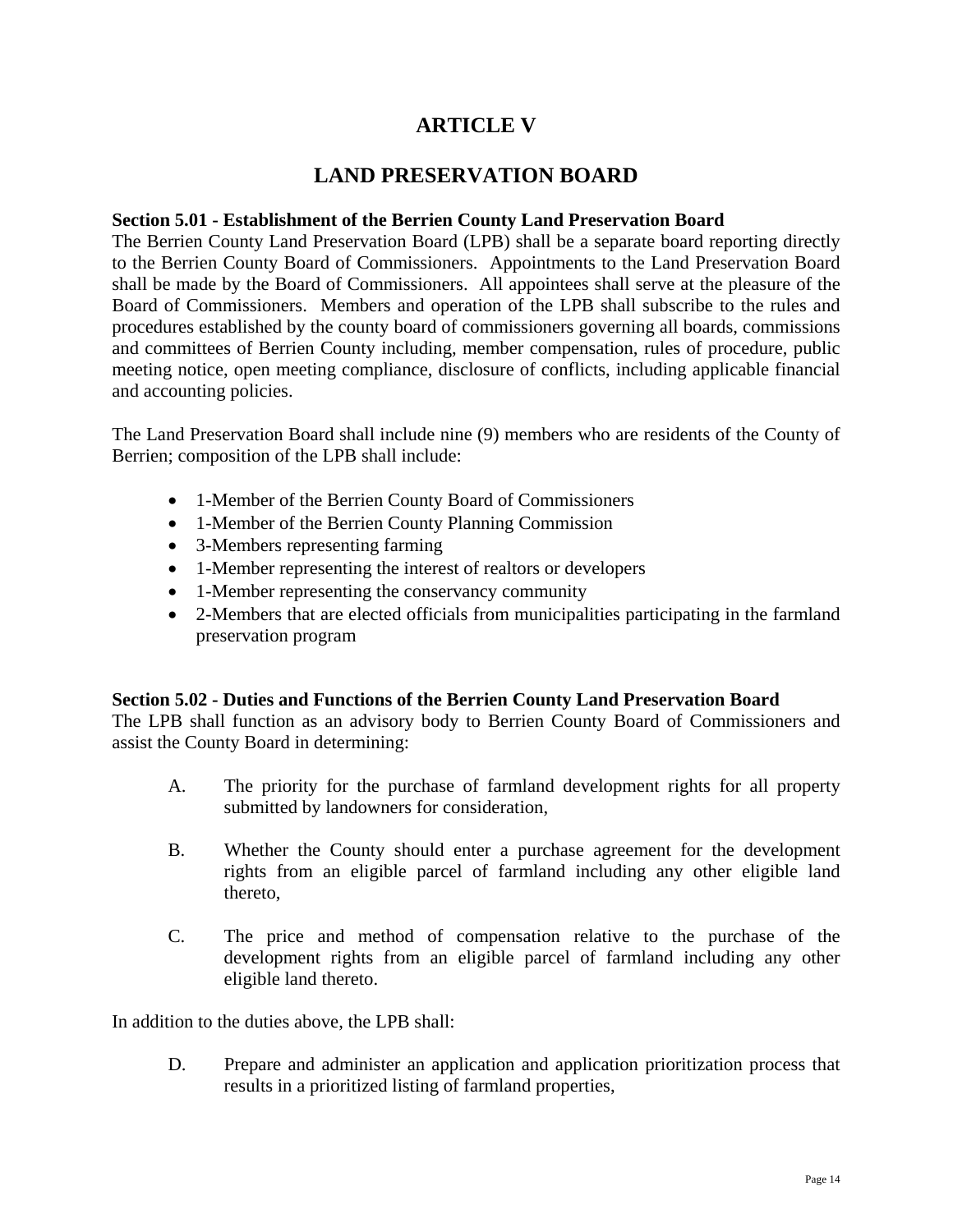- E. Publish the prioritized listing of farmland property, file a copy of the listing with each participating local unit of government and make copies available to general public, and
- F. Prepare for approval by the Berrien Board of Commissioners, applications for state, federal or other sources of grant funds to assist the purchase of development rights pursuant to the provisions of this ordinance.

### **Section 5.03 - Staff Services and Technical Assistance**

The County Planning Department shall provide staff services for the operation of the LPB. The LPB may consult experts and secure services of technical advisors, as required, to assist in the performance of the duties and functions of the LPB.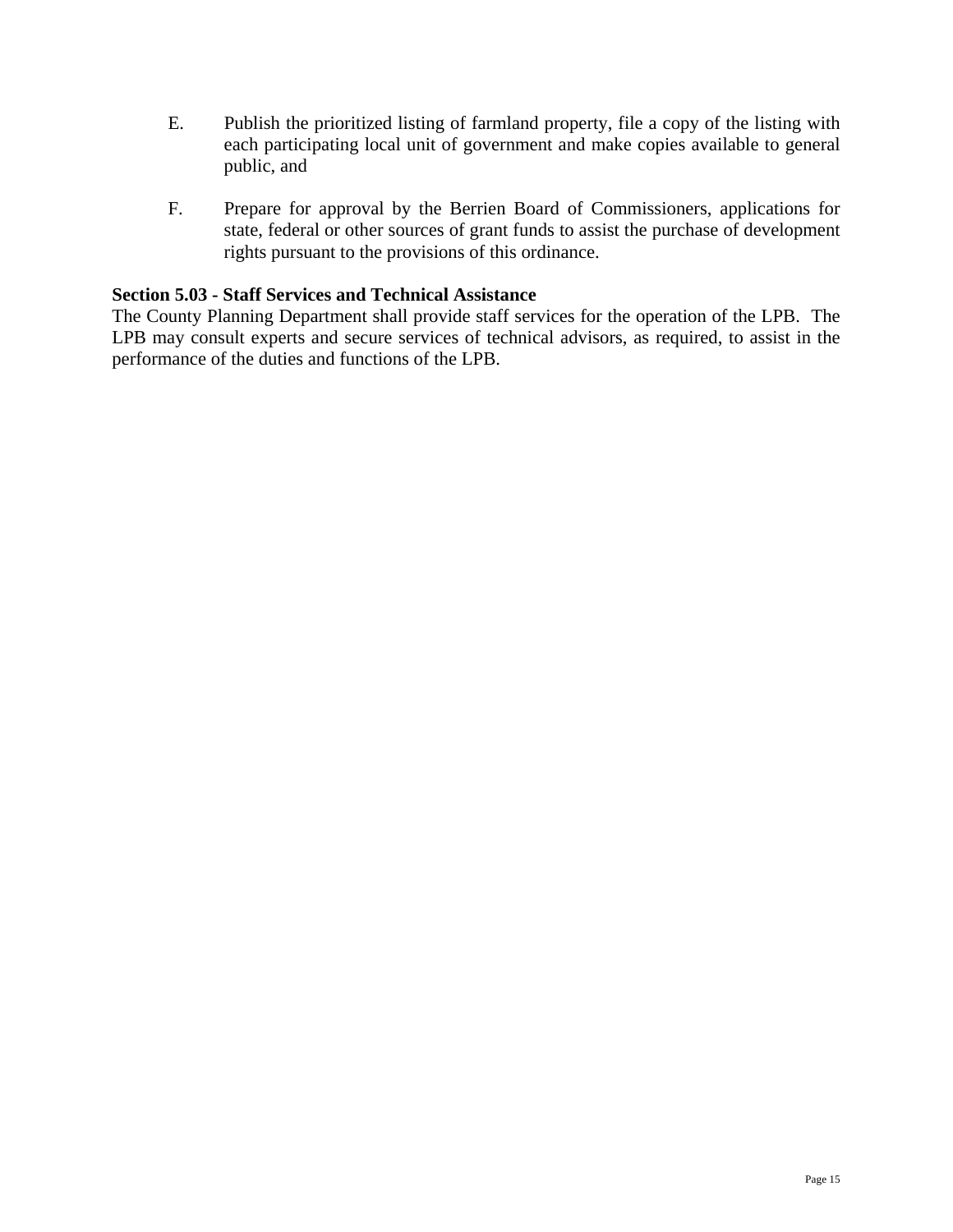# **ARTICLE VI**

# **APPLICATION AND PRIORITIZATION PROCEDURES**

### **Section 6.01 - Application**

The LPB shall take action to prepare an application for submission of eligible properties and provide copies of the application to each participating local unit of government. At minimum the application shall include the following information:

- A. The name of the landowner(s) filing the application,
- B. The address and phone number of the applicant,
- C. Proof of ownership of the property submitted in the application,
- D. A legal description and property tax identification number of the land being submitted in the application,
- E. An indication of total number of nominated acres currently in agricultural use,
- F. The size of the parcel,
- G. The type/types of crop(s) grown including number of acres each,
- H. Any other information deemed necessary to complete the application by the LPB as requested on the application form,
- I. A statement indicating the application has been reviewed by the planning commission and legislative body of the participating local unit of government in which the property is located,
- J. A signed and notarized statement that the owners are voluntarily submitting the application for prioritization and possible acquisition of farmland development rights.

### **Section 6.02 - Submission of Applications - Notice of Availability**

At least once annually, the LPB shall establish a time period for acceptance of applications. Notice of the application and period of availability of applications shall be published in a newspaper(s) of general circulation within the County not less than ninety-days (90) prior to any submission deadline established by the LPB. In addition, the LPB shall seek additional means of public notice including publication in the Berrien Farm Bureau, MSU Extension, Conservation District and other newsletters and venues as deemed appropriate.

All applications for consideration shall:

A. Be made only on an application form approved by the LPB,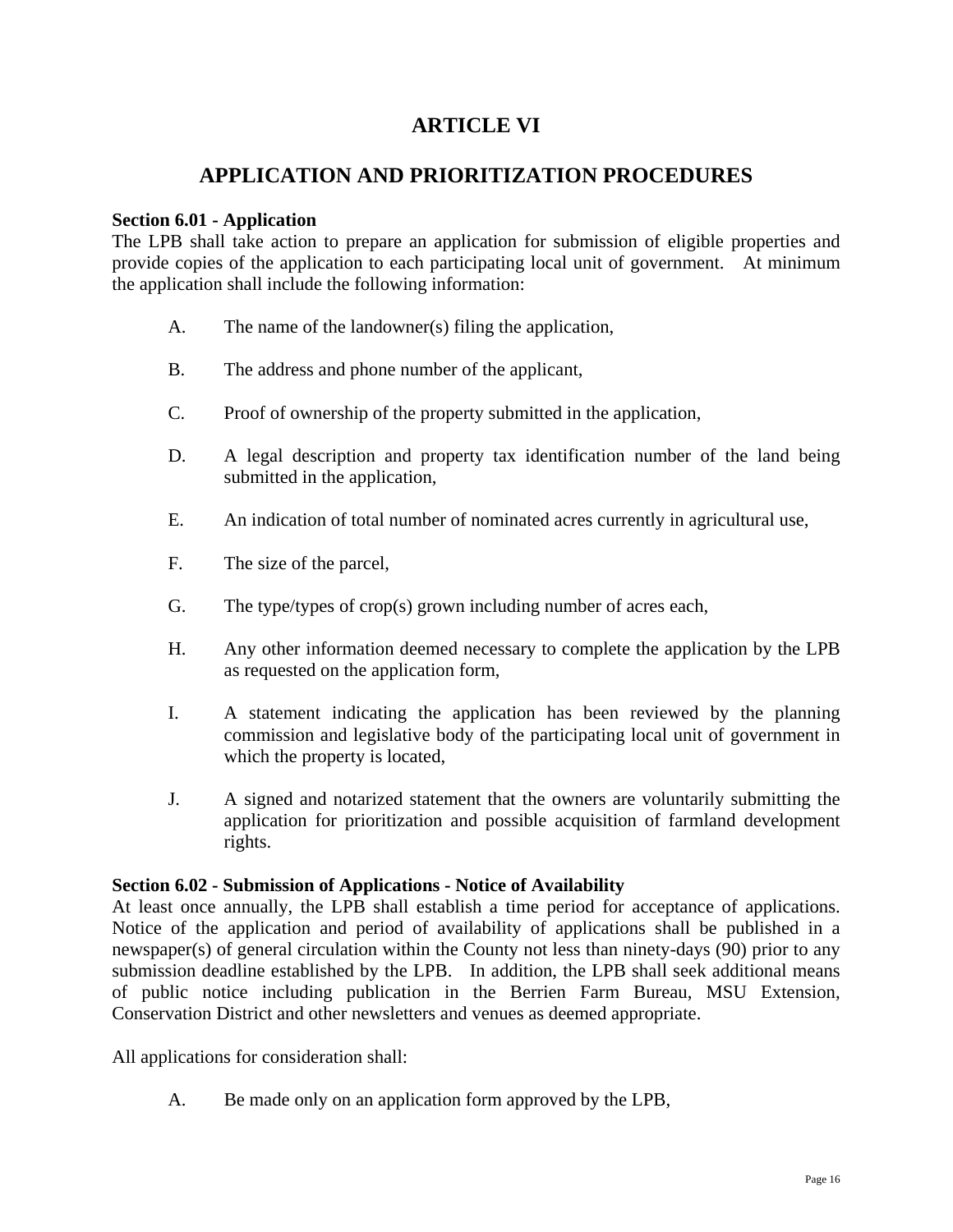- B. Be signed by the owner(s) of the land being considered,
- C. Be submitted prior to the deadline for receipt of applications for the selection year as set forth by the LPB, and
- D. Contain all required information.

### **Section 6.03 - LPB Review and Certification of Eligibility**

The applications shall be forwarded to the LPB for scoring, review and recommendation.

### **Section 6.04 - Prioritization and Scoring Criteria**

The LPB shall develop selection criteria and a numerical scoring system to be used by the LPB to consider and select farmland applications for consideration by the county board of commissioners for purchase of development rights.

- A. The farmland selection criteria shall place a priority on the purchase of development rights of farmland that meets one or more of the following:
	- 1. Farmland that has a productive capacity suited for the production of feed, food, and fiber, including but not limited nursery stock operations and the raising of horses,
	- 2. Farmland that would complement and is part of a documented, long-range effort or plan for land preservation,
	- 3. Farmland that is located within an area that complements other land protection efforts by creating a block of farmland that is protected,
	- 4. Farmland in which matching funds have been provided by either the landowner or another source,
	- 5. Other criteria as may be deemed appropriate by the LPB.

The LPB shall submit the initial and any future amendments of the developed selection criteria and scoring system to the participating local units of government for review and concurrence. The initial selection criteria and scoring system and any future amendments to the selection criteria and the scoring system must be approved by a 2/3 majority vote of the LPB in order to be considered for concurrence by the legislative bodies of all participating local units of government. Concurrence with the selection criteria and scoring system shall be by resolution of the legislative body of  $\frac{3}{4}$ <sup>ths</sup> of all participating local units of government and shall be required prior to the LPB recommending any purchase to the Berrien County Board of Commissioners.

### **Section 6.05 - Prioritization and Notice of Prioritization**

The LPB shall complete the numeric prioritization of all certified applications using the prioritization criteria prepared pursuant to Section 6.04. Notice of the ranking of all application and the prioritized score of applications shall be transmitted to the Berrien County Board of Commissioners and each participating local unit of government.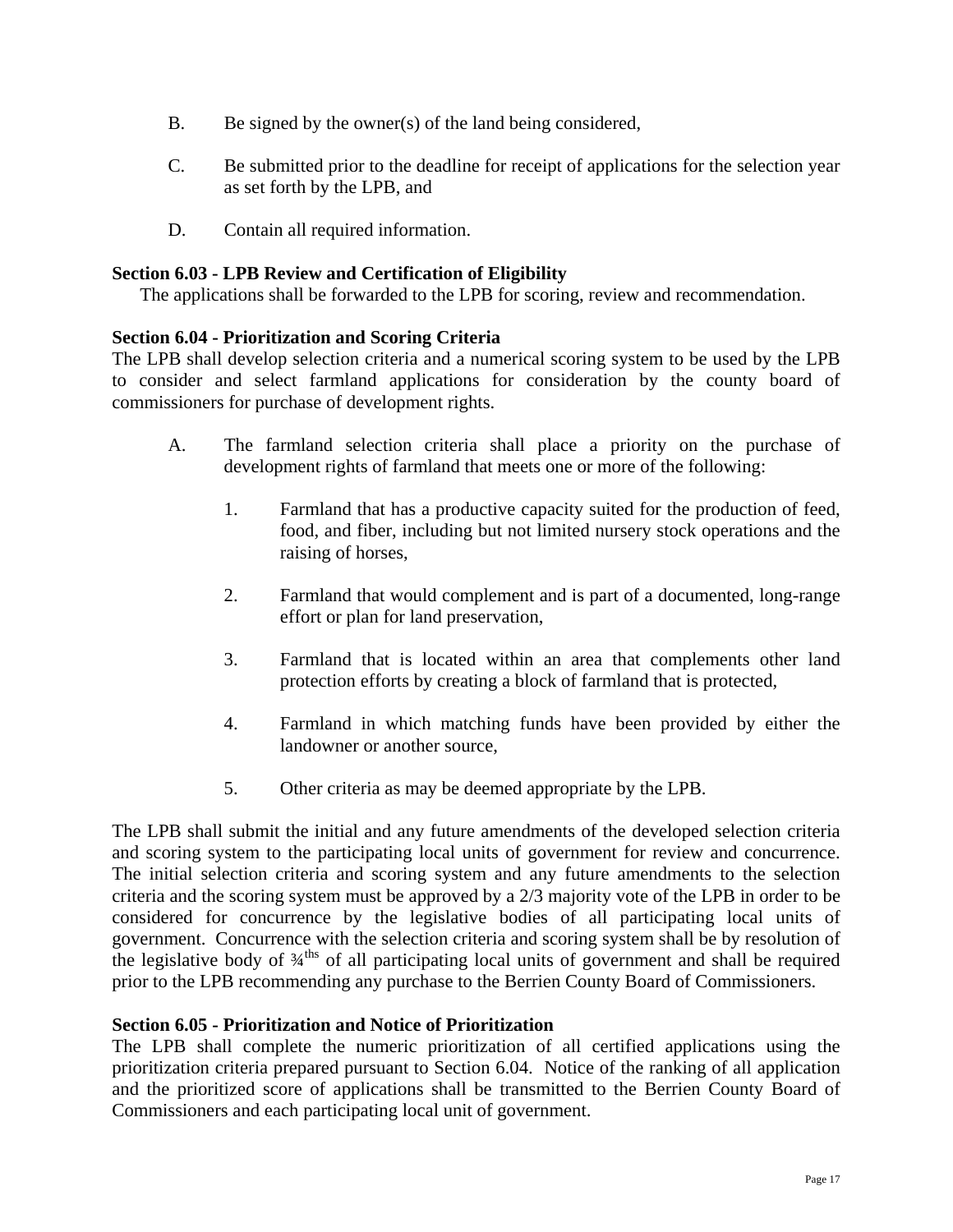### **Section 6.06 - Carry-Forward Provisions**

A certified application may be carried forward to the next selection period, provided the applicant and participating local unit of government authorizes the LPB to carry forward the application. Such application shall be reprioritized among all certified application submissions, using the current score. If changes to the application have been made that would result in a modification of the score, a new application must be submitted.

#### **Section 6.07 – Application Fee**

The LPB may assess an application fee to applicants at the time of initial application and/or at the time of the real estate closing for eligible properties accepted for purchase.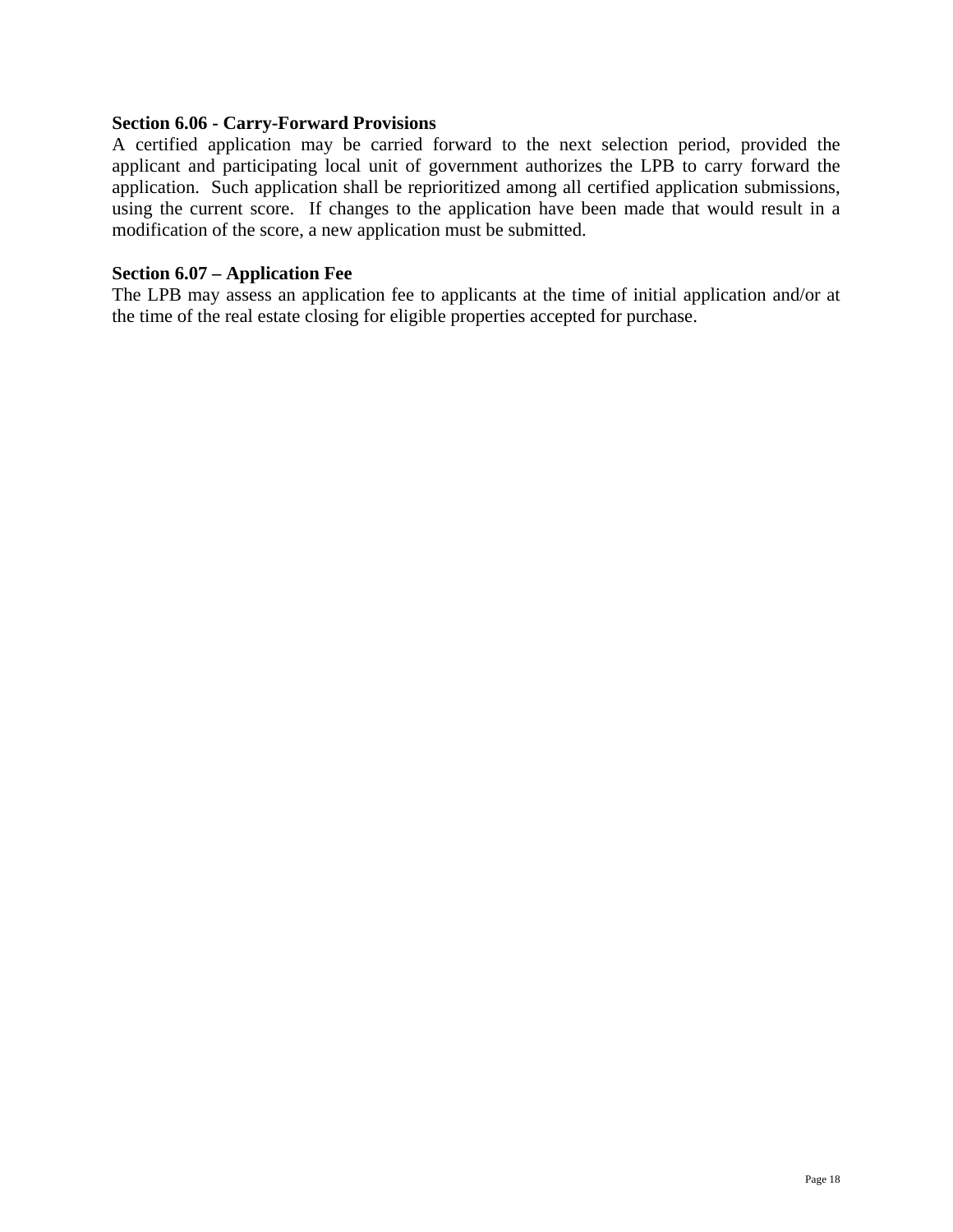# **ARTICLE VII**

### **METHOD OF DETERMINING VALUE AND PAYMENT**

### **Section 7.01 - Appraisal Method of Valuation**

Upon approval of an application under the terms of this ordinance the LPB will initiate an appraisal of the applicant's property. Said appraisal shall be a "before and after" appraisal. Under the "before and after" scenario, one appraisal will determine the value of the full ownership of the land, before the development or conservation easement rights are severed, and one will determine the fair market value of the parcel with the development or conservation easement rights severed. The amount to be offered would be the difference between the before appraisal and the after appraisal. The development or conservation easement rights value will be determined based on the legally permissible intensity of development as set forth by zoning ordinance of the local unit of governments in effect at the time the development or conservation easement is to be purchased.

### **Section 7.02 - Qualifications of Appraisers**

Currently licensed Michigan State Certified Appraisers selected by the LPB on a bid basis will make all appraisals. The selected appraiser will not have a property interest, personal or financial interest in the selected parcel.

### **Section 7.03 - Owner to Receive Appraisal and Right of Valuation Review**

All appraisals will be in writing and will be furnished to the respective owners for review at the time an offer is made. If an owner of property believes the property has not been adequately appraised, said owners may, within 90 days from the date of an offer, have a review appraisal made at the owner's expense, by a currently licensed Michigan State Certified Appraiser. The review appraisal will be filed with the LPB.

### **Section 7.04 - LPB to Recommend Amount of Purchase Offer Based on Appraisal**

The LPB will recommend to the Berrien Board of Commissioners an amount to be offered for the development or conservation easement rights based on the opinion of value contained in the appraisal and in the case of where a second appraisal has been prepared, the review appraisal.

### **Section 7.05 – Action by the County Board of Commissioners**

Upon reviewing the application, the County Board of Commissioners shall, at a regular meeting of the Board:

- A. Approve the application; or
- B. Approve the application subject to specific conditions; or
- C. Deny the application, stating specific reasons for the denial; or
- D. Postpone action on the application to a specified date.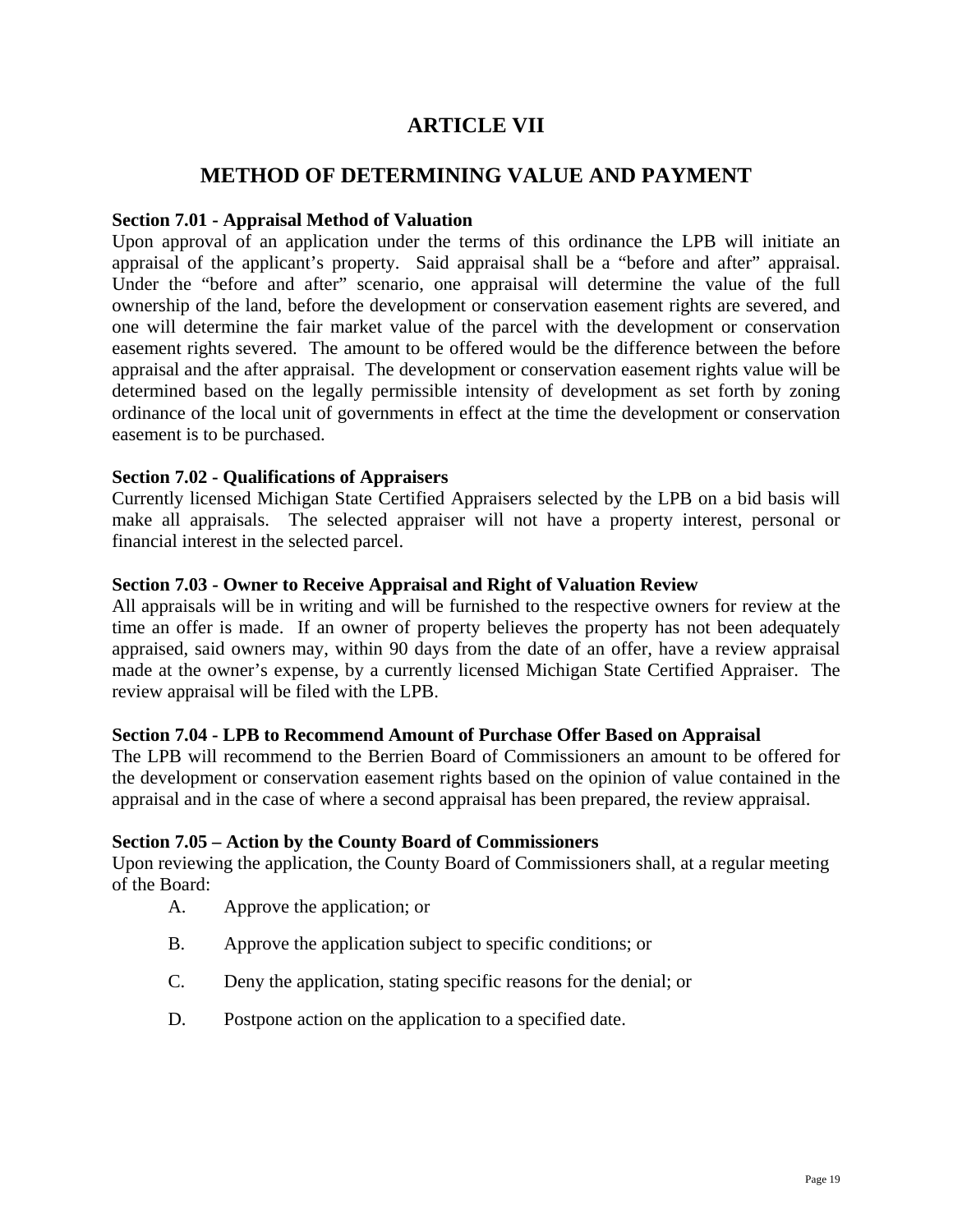# **ARTICLE VIII**

### **PROVISIONS AND DURATION OF ACQUIRED EASEMENTS**

### **Section 8.01 - Provisions of the Easement**

The easement encumbering the development rights of farmland property shall contain provisions restricting the use of the land for permitted agricultural use and indicate that the development rights are to be held in trust by the public. The easement shall also contain provisions restricting public access and limiting the uses of the land such that the existing agricultural use will be preserved. The easement shall contain a method for enforcement of the provisions of the easement as well as a procedure for modification and/or termination of the easement.

Provisions of the easement shall include:

- A. That the easement shall run with the land in perpetuity and may not be terminated except as provided for in this ordinance,
- B. The property subject to the easement may not be divided into parcels smaller than 40 acres unless approved by the holder(s) of the conservation easement,
- C. Construction of any new residential dwellings of any type is prohibited,
- D. Construction of any new building, except for agricultural use buildings, shall first be approved by the holder(s) of the conservation easement,
- E. Only agricultural activities are permitted on the land,
- F. That excavation of topsoil, sand, gravel, rock, minerals or other materials that significantly impairs the use of the land as prescribed above shall be prohibited,
- G. That the land owners may maintain, renovate, add to or replace existing structures,
- H. That the property subject to the easement may be sold, mortgaged, bequeathed or donated provided that any conveyance is subject to the terms and conditions of the conservation easement, and
- I. The procedures for filing the easement with the County Register of Deeds.

### **Section 8.02 - Duration of Easements**

Development and conservation easement rights acquired pursuant to this Ordinance shall be held in trust by the County of Berrien, the participating local unit of government and the State of Michigan, the United States, land conservancy or other organization as deemed appropriate by the Berrien County Board of Commissioners for the benefit of the citizens of Berrien County and the State of Michigan in perpetuity. If the Berrien County Board of Commissioners in concurrence with the participating local unit of government and any holder of interest in the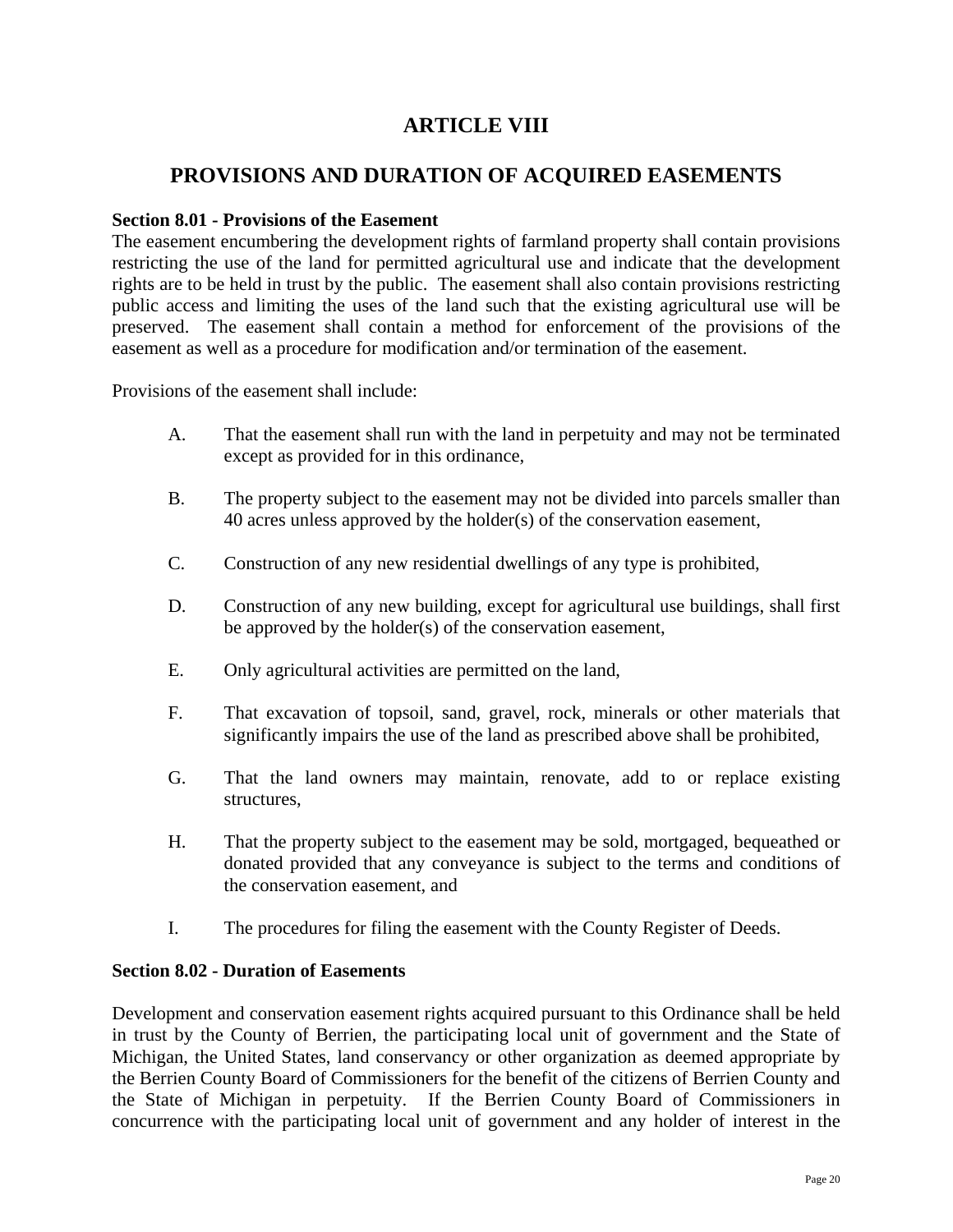subject property of the easement finds the farmland or open space upon which development or conservation rights have been acquired meets the requirements of Section 3.05 of this ordinance, the Berrien County Board of Commissioners may approve the disposition of their interest in the land.

For development or conservation easement rights held jointly by Berrien County and another entity, such as a land conservancy, trust or the State of Michigan, all parties to the easement must concur with the disposition of the development rights interest in the land.

### **Section 8.03 - Valuation Methodology Upon Termination of Easements**

If the county approves the disposition of development or conservation easement rights acquired on a parcel, the value of the development rights to be sold shall be determined by a "before and after" appraisal based on the value of the property at the time the request for disposition is made. The "before and after" appraisal shall be made by a currently licensed Michigan State Certified Appraiser, selected by the LPB on a bid basis. The appraisal shall establish the fair market value of the property as if the development or conservation easement rights were still attached to the property and the fair market value of the property with the development or conservation easement rights severed. The difference between fair market value with development rights and the fair market value with the development or conservation easements rights severed would be required to be repaid to the Berrien County in order for the development or conservation easement rights to be reconnected to the parcel. The development or conservation easement rights value shall be determined based on the legally permissible intensity of development as set forth by zoning ordinance of the local unit of governments in effect at the time the development or conservation easement was purchased.

### **Section 8.04 - Like Kind Replacement Land Policy**

It is policy of Berrien County to seek the replacement of like kind land that will replace any land released from the Berrien County Farmland and Open Space Preservation Program pursuant to Section 3.05 of this ordinance. An applicant seeking to repurchase development or conservation easement right from any land enrolled in the program shall be allowed to offer like kind replacement land to replace the amount of land being requested to be released from the program.

Any land offered for replacement shall be consistent with the farmland and open space element as determined by the Berrien County Board of Commissioners.

### **Section 8.05 - Use of Cash Payment from Repurchases**

Proceeds from the repurchase of any development or conservation easement rights or the acquisition of the development or conservation easement rights of a parcel through an eminent domain will be deposited into the Farmland and Open Space Preservation Fund of the County and will be used to acquire the development and conservation easement rights of other farmland and open space land within Berrien County.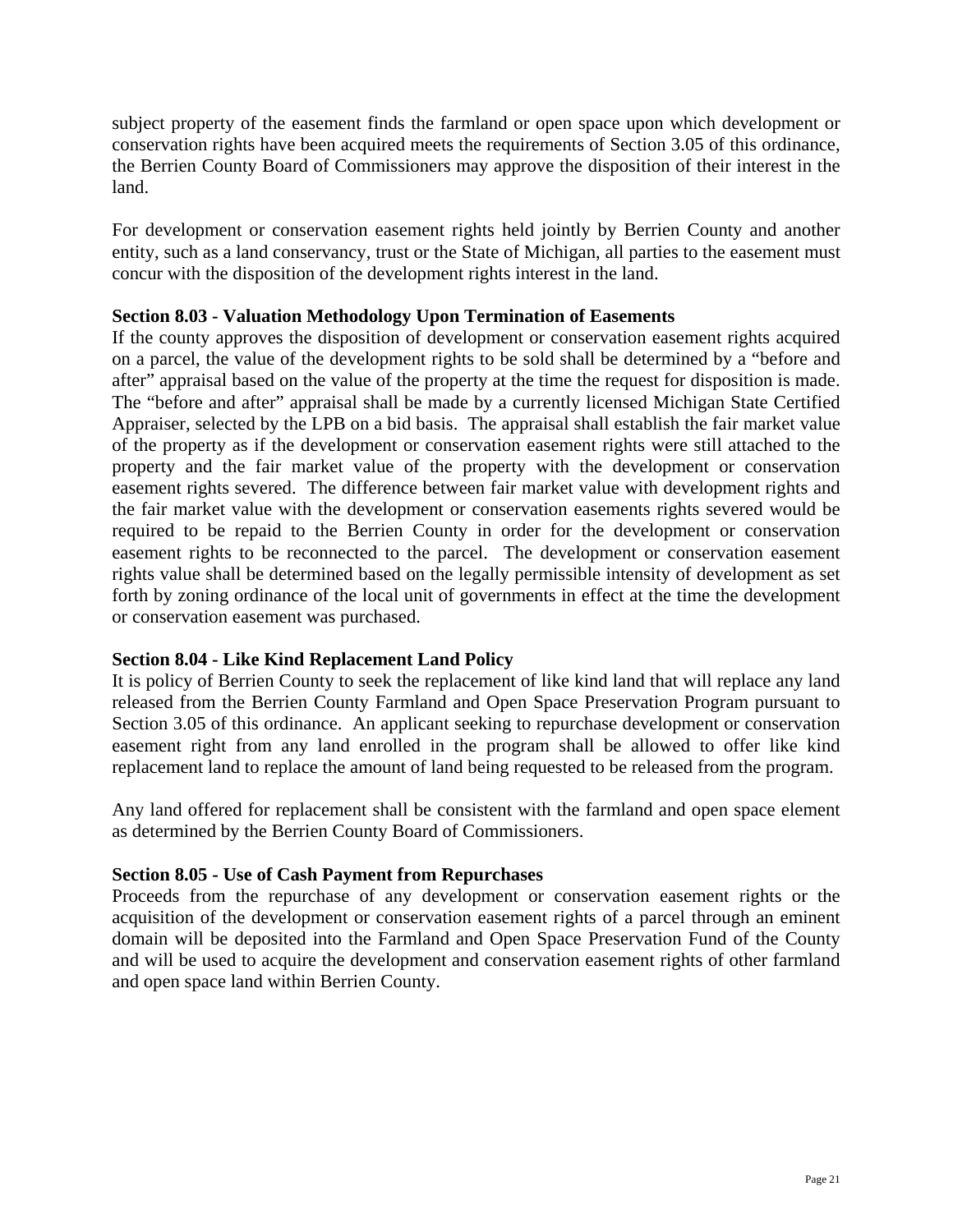# **ARTICLE IX**

### **EASEMENT OVERSIGHT RESPONSIBILITIES**

#### **Section 9.01 - Annual Review and Site Visit of All Easements**

The LPB will annually review all easements in which Berrien County holds an interest. A written report concerning the status of each easement the condition of the land and compliance with the terms of the easement, and an on-site inspection, shall be made. This report shall be filed with the Berrien County Board of Commissioners and any participating local unit of government where an easement is held.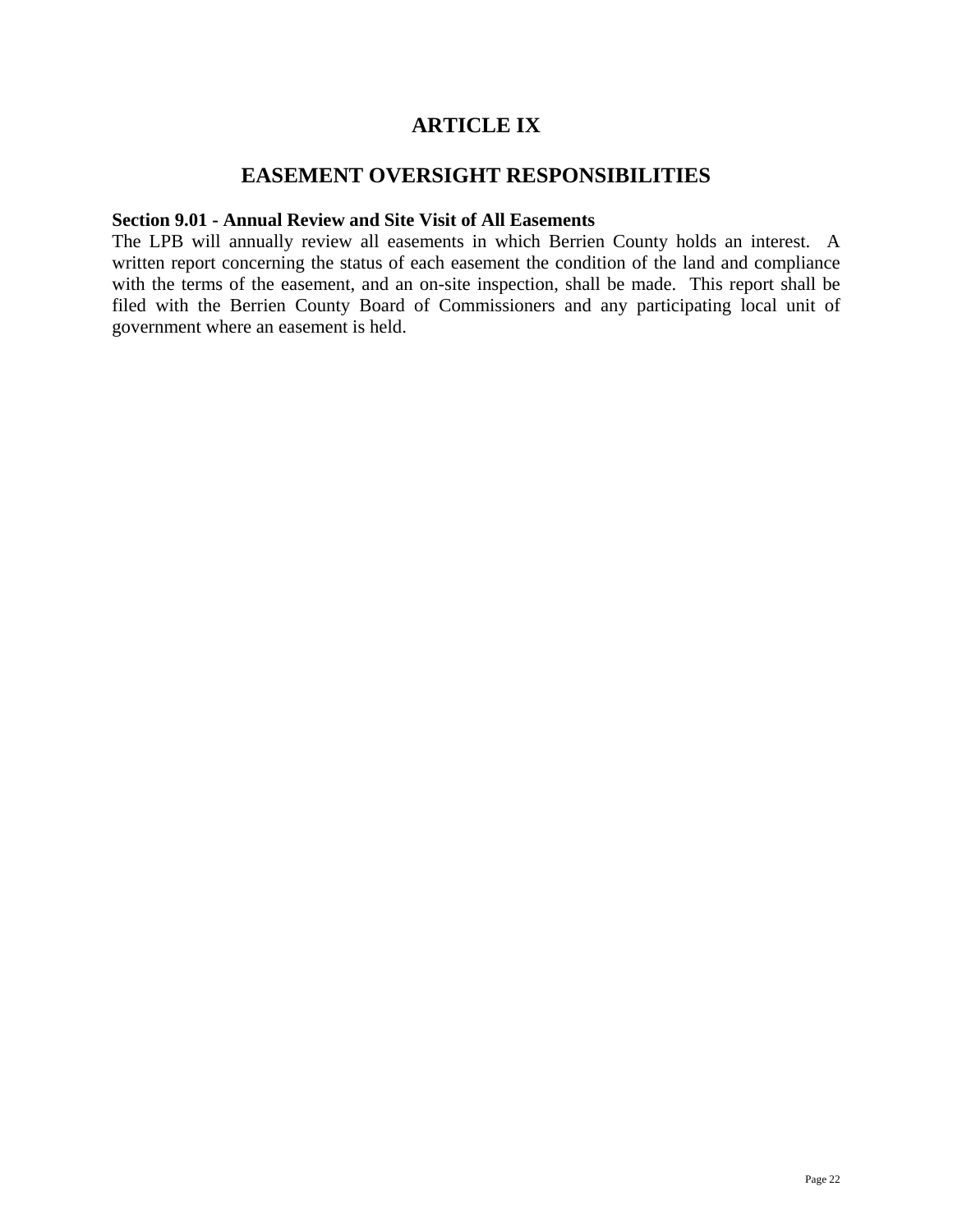# **ARTICLE X**

### **PRESERVATION ACQUISITION AND STEWARDSHIP FUND**

#### **Section 10.01 - Establishment of the Preservation and Stewardship Fund**

The Berrien County Treasurer is hereby directed to establish the Land Acquisition and Stewardship Fund within the accounts of Berrien County. This account shall be subject to accounting policies and auditing requirements of Berrien County. Hereinafter, all revenue and expenses for the operation of the farmland and open space preservation program will be accounted within this fund, in a form that will separate revenue and expenses related to the acquisition and maintenance of farmland development rights or conservation easements purchased and the stewardship of such easements.

#### **Section 10.02 - Funding Sources**

The Farmland and Open Space Program may be financed by grants, donations, bonds or notes issued pursuant to MCLA 125.233, general fund revenue, special assessments pursuant to MCLA 125.233, and other sources as approved by the Berrien County Board of Commissioners and permitted by law.

### **Section 10.03 - Funding and Preferences for Local Contributions**

The Berrien County Board of Commissioners may choose to request approval for additional taxes to fund the local purchase of development or conservation easement rights program. If such millage is approved all funds shall be deposited into the Fund according to the terms of the approved millage proposal.

If funds are appropriated and/or a millage is passed by any participating local unit of government priority will be given by the LPB to the selection of parcels within that participating local unit of government including any submission to the state for matching funds.

### **Section 10.04 - Funds from Participating Local Units of Government**

Funds from participating local units of government not directed to a specific application, supplemental matching funds, or gifts from other governmental agencies or private sources may become available to pay a portion of the cost of acquiring other development or conservation easement rights. The Berrien County Board of Commissioners is hereby authorized to utilize such funds to purchase interests in farmland or open space to otherwise supplement any proceeds directly generated by the county in accordance with the applicable laws or terms governing such grants.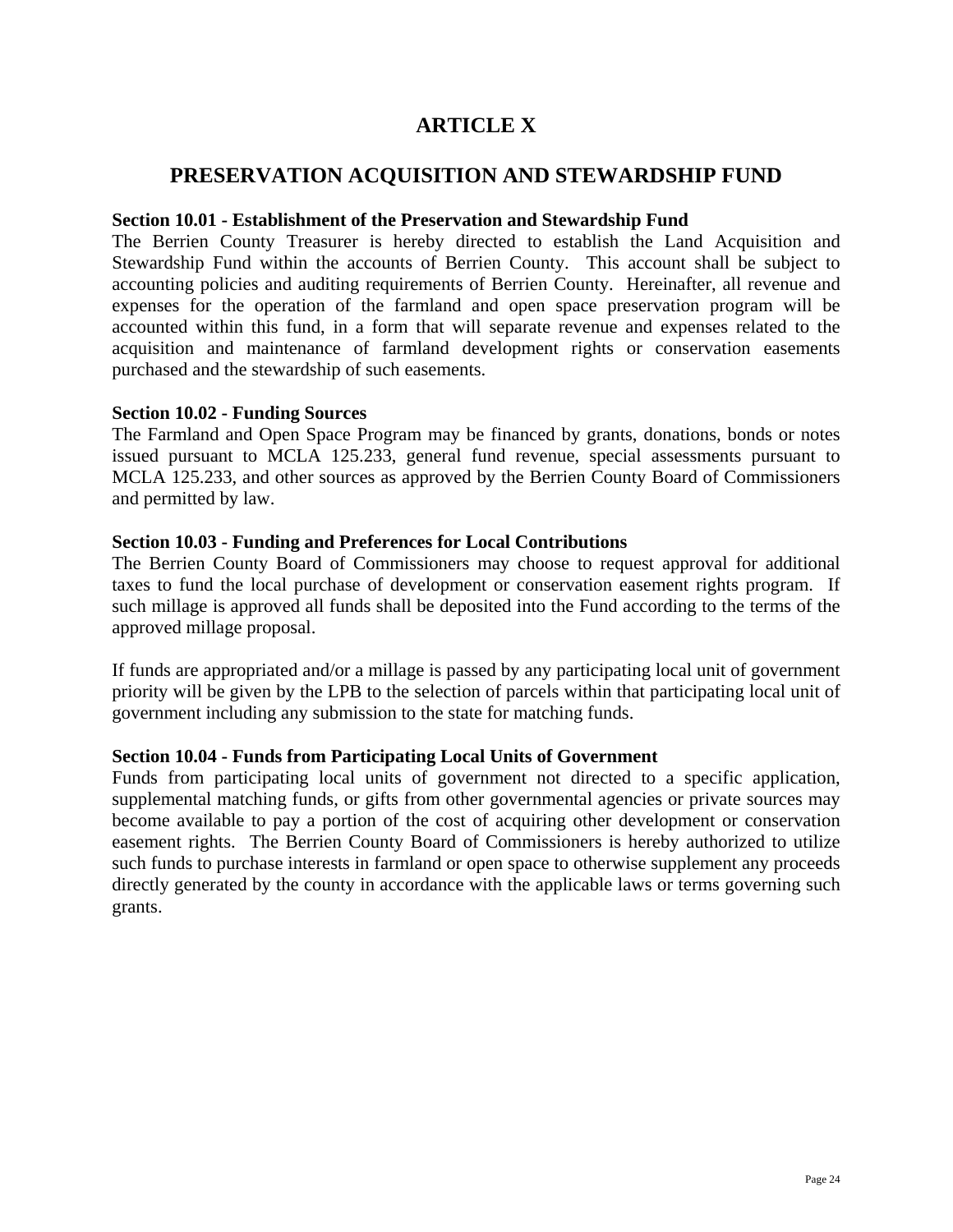# **ARTICLE XI**

# **AMENDMENTS, SEVERABILITY, CONFLICTING ORDINANCES**

### **Section 11.01 - Amendments**

This ordinance may be amended by the Berrien County Board of Commissioners.

### **Section 11.02 - Severability**

Any provision of this ordinance which is found by a court of competent jurisdiction to be invalid, void or illegal shall in no way affect, impair or invalidate any other provision contained in the ordinance and such other provisions shall remain in full force and effect

### **Section 11.03 - Repeal of Conflicting Ordinances**

All ordinances or parts of ordinances in conflict or inconsistent with the provisions of this ordinance are hereby repealed to the extent of such inconsistencies or conflicts.